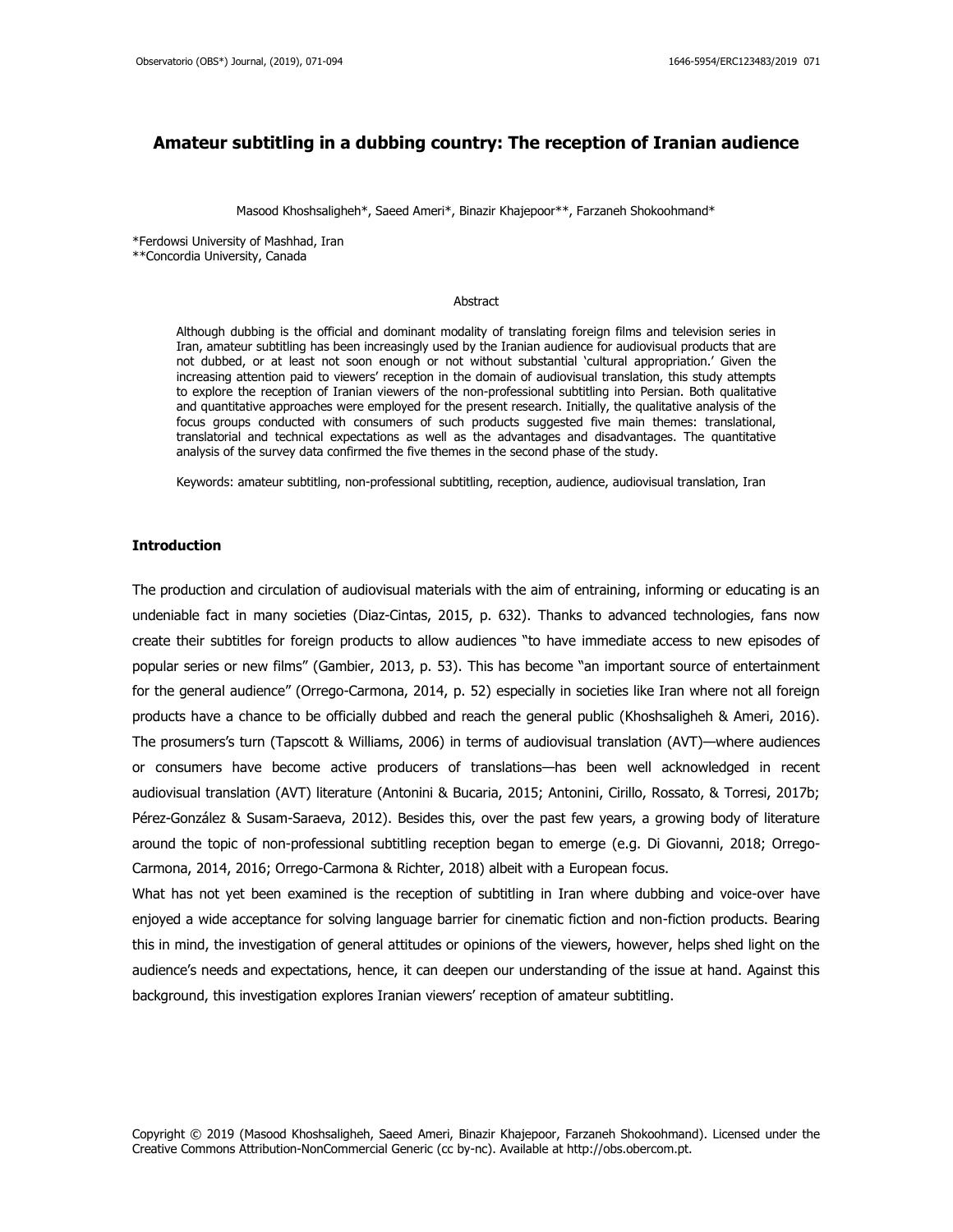# **Theoretical framework**

### Non-professional subtitling

In defining a non-professional translator, Antonini, Cirillo, Rossato, and Torresi (2017a, pp. 6-8) numerate these features: not having specific training in translation, being bilingual (or knowing the language pairs for the translation), not being recruited for the work as it is done voluntarily, not being paid for the work, and finally not following any specific code of ethics or set of standards of practice. For them, the features are not always true and may vary in different situations. As far as the format of non-professional subtitling is concerned, it can be divided into 'pro-am (professional-amateur) subtitling' and 'innovative subtitling' (Orrego-Carmona, 2016). While the latter is more creative and includes more norm-breakings (e.g. font and color), the former tries to follow the professional norms of subtitling and produces subtitles with a near-professional quality (Orrego-Carmona, 2016).

Neither 'pro-am subtitling' nor 'innovative subtitling' does completely represent the Persian non-professional subtitling simply because it includes features from both types. For example, their translation quality is reportedly low (Khoshsaligheh & Fazeli Haghpanah, 2016) and they tend to ignore spatial and temporal requirements of professional subtitling (Ameri & Khoshsaligheh, forthcoming; Khoshsaligheh & Ameri, 2017b), not to mention the codes of professional AVT practice in Iran (Khoshsaligheh, Ameri, & Mehdizadkhani, 2018). According to Ameri and Khoshsaligheh (forthcoming), Iranian amateur subtitlers are not also aware of guidelines of subtitling such as character limitations per line or reading speed rates. Yet, they barely intervene with the original as the use of different colors and fonts is not common and subtitles do not appear on different parts of the screen. The use of commentaries is, however, quite common in these subtitles. Persian non-professional subtitling is currently very extensively present; at least one SubRip caption (SRT) version for most films or television series, released in the US or in the rest of Anglophone world, can be readily found online. Iranian fan translators offer translations with minimal delay. At times, a product is subtitled within a few days from the original release in the US without any censorship unlike the state-generated dubbed versions into Persian. Also, the pirated versions of foreign films and television series are easily accessible online for the Iranian users free of any charge or at a low cost (Ameri & Khoshsaligheh, forthcoming).

As mentioned above, features associated with non-professional subtitling definition do not always hold true with the Iranian phenomenon of subtitling by amateur subtitlers. In a recent qualitative Iranian study, Ameri and Khoshsaligheh (forthcoming) found that a number of these subtitlers have been educated in translation or languages, but there were several cases with an educational background in biology, computers and so forth. Although some have been trained in translation, they had no rigorous training in AVT because they were students of English literature and those who were a translation major did not receive any systematic training for subtitling. The other results of this qualitative research reveal that a group of these subtitlers work for the unauthorized websites sharing the pirated versions of the originals and they receive a small fee against the work they do. Therefore, this could be concluded, albeit with caution, that the Iranian amateur subtitling system is very complicated and it is difficult to reach a consensus to properly define it.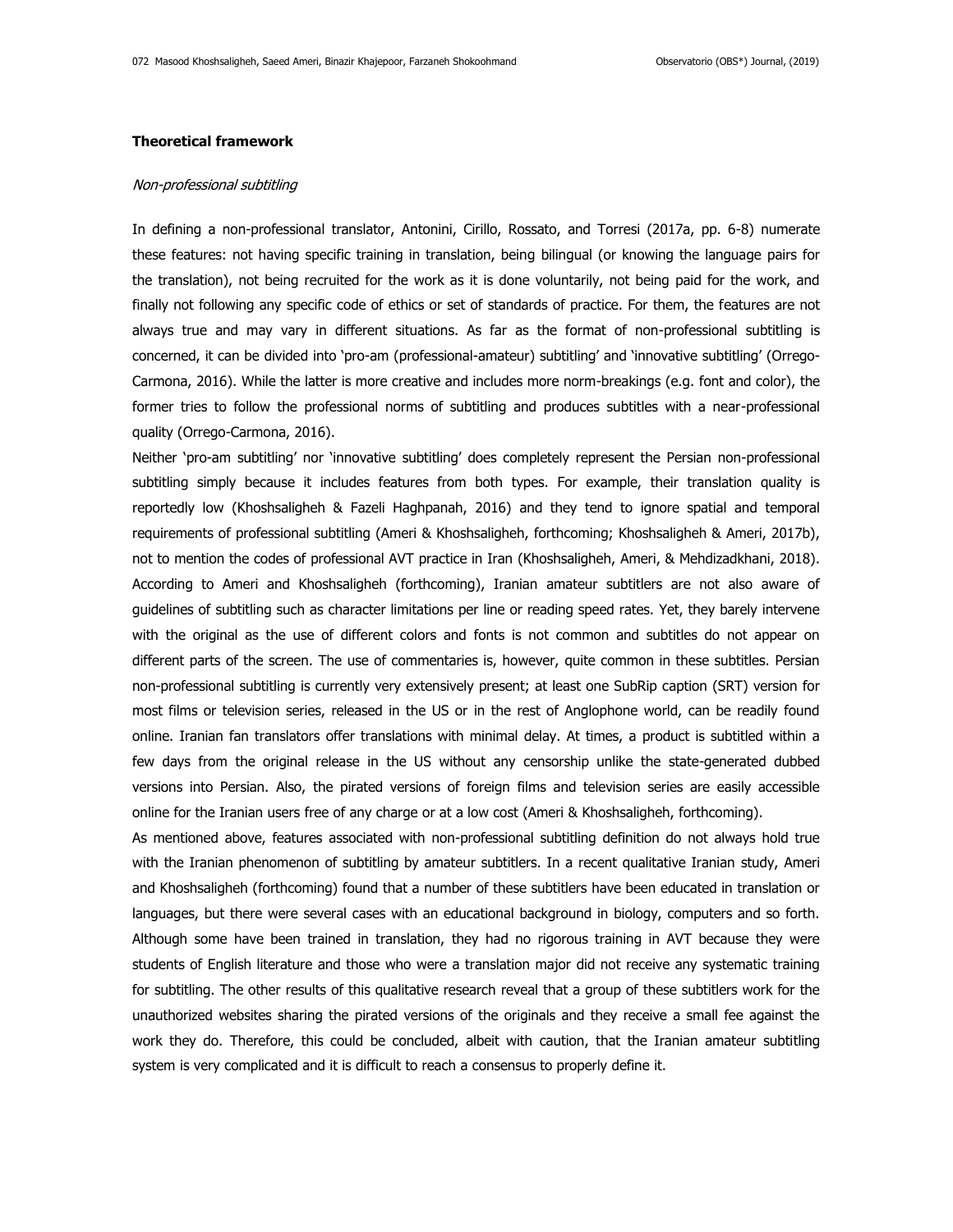### Reception studies

In the present study, the concept of reception, as Gambier (2018) argues, is understood as experiences, attitudes and opinions of users of translation, and these attitudes are investigated typically using questionnaires or interviews. Studies on professional subtitling reception have addressed different issues including the comparative reception of subtitling with dubbing or voice-over (Di Giovanni, 2012; Perego, Missier, & Bottiroli, 2015), the effectiveness of subtitling (Perego et al., 2016; Perego et al., 2015), the reception of culture specific references or humor (Bucaria, 2005; Fuentes Luque, 2003), and audience general attitudes and opinions (Alves Veiga, 2006; Di Giovanni, 2016; Szarkowska & Laskowska, 2015). All the reported studies were concerned with subtitles produced by professionals, based on the codes of professional subtitling practice. From 2015 onwards, two groups of empirical papers have been published; one group has addressed the reception of non-professional subtitling (e.g. Di Giovanni, 2018; Orrego-Carmona, 2014, 2016; Orrego-Carmona & Richter, 2018), while the other group has dealt with some of the features of nonprofessional subtitling which have been used in professional subtitles (e.g. Caffrey, 2009; Lång, Mäkisalo, Gowases, & Pietinen, 2013; Perego, Del Missier, Porta, & Mosconi, 2010).

In a project in Finland, Lång et al. (2013) empirically showed that badly synchronized subtitles do affect the gaze behavior of the viewers, but the viewers were not consciously aware of such a fault. As a matter of fact, they failed to notice most faulty subtitles. The results of other studies on manipulated subtitles suggested a similar idea. According to an experiment by Perego et al. (2010), ill-segmented subtitles—which is discouraged in the subtitling industry—were processed with no problem, indicating no significant impact on the subtitling viewing process. Another 'golden rule' which is recommended in the subtitling industry is that "a subtitle should not be maintained over a cut" as it would lead to re-reading of the same subtitles (Díaz Cintas & Remael, 2007, p. 91). The results of an eye-tracking study, however, challenged this issue as most viewers did not re-read subtitles maintained over a shot (Krejtz, Szarkowska, & Krejtz, 2013).

Caffrey (2009) examined the effects of a non-professional feature, 'the pop-up gloss'—a kind of commentary for explaining cultural elements or any other necessary information—, which has been adopted in some professional subtitling in the case of TV anime, on viewers' reception. The analysis of the data showed that the use of such a feature promotes viewers' understanding of culturally-marked items. However, the viewers spent less time on reading subtitles because more effort was required for processing a pop-up gloss in subtitles.

Künzli and Ehrensberger-Dow (2011) investigated the reception of 'innovative subtitling' where additional information was offered in the form of 'surtitles' at the top of the screen—this was similar to 'the pop-up gloss' in Caffrey's (2008) study. The findings revealed that the presence of the surtitles did not negatively influence the process of reception and the difference between the use of surtitles and subtitling in terms of reception capacity was not statistically significant. The participant also showed a neutral attitude towards the effectiveness of surtitles in clarifying the metalinguistic information.

Orrego-Carmona (2014) examined young audience's preferences and attitudes concerning non-professional subtitling in Spain. The reported findings showed that at least a large group watch subtitled products on a regular basis and they use subtitling to improve their foreign language listening skills and vocabulary treasury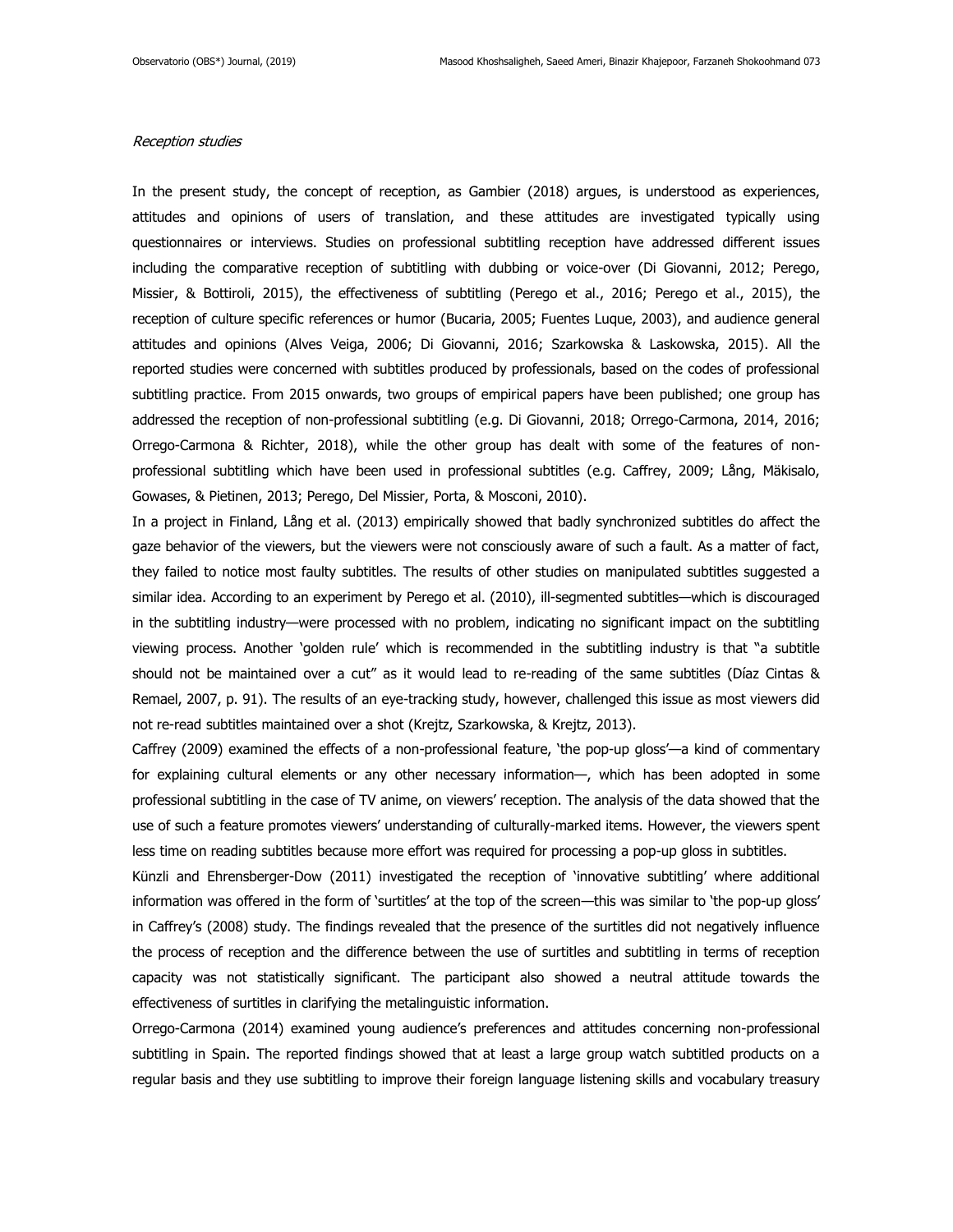which is in consistent with the findings of Ameri and Ghodrati (2019) in the Iranian context. Delay in distributing the cinematic programs in their country received severe criticism from the participants as they would like to have access to the products much sooner. They therefore had to resort to non-professional subtitling since such versions were made available much sooner. Interestingly, the participants did not always tend to watch subtitled products as watching and reading subtitling is a demanding task and naturally it would not be the best choice when one needs to relax. Participants' partial command of English prompted them to compare the subtitles against the original to spot occasional mistakes, as reported by Orrego-Carmona (2014). Using eye-tracking, Orrego-Carmona (2016) showed that fansubbing is not negatively received by the audience and no significant difference was reported in terms of professional and non-professional subtitling viewing except that the former allowed a more stable reading behavior for the viewers. That's said, the author mentioned that he was examining "pro-am" [professional-amateur] subtitling. There have been two recent studies on non-professional subtitling reception by Orrego-Carmona and Richter (2018) and Di Giovanni (2018). The former is mainly concerned with the downloading rate of Original NETFLIX series subtitles on subtitling sharing websites, and the latter is an experiment with the intention of comparing subtitles made by professionals and those made by non-professionals in terms of comprehension and appreciation.

The purpose of this article is twofold. Initially, the research aims to identify what the Iranian viewers' attitudes and opinions were with regard to amateur subtitling in Iran. The second is to provide insight into their needs and expectations—needs, beliefs and expectations brought up through their exposure to amateur subtitling.

### **Method**

### **Design**

To explore the reception of Persian amateur subtitling by the Iranian audience and provide initial empirical insight into the fairly unknown aspects of this phenomenon, this inquiry consists of qualitative and quantitative stages. In the first phase, qualitative data were collected using focus group interviews, and in the next phase, quantitative data were gathered through a self-designed questionnaire instrument.

#### **Participants**

In the qualitative phase of the study, ten men and eight women at the age range of 22 to 46 ( $M=28$ ) contributed to the study by participating in three focus group interviews. Using criterion sampling (Dörnyei, 2007), Iranian adult native speakers of Persian who were regular consumers of non-professional subtitling were identified and invited. The participants of the first group were recruited from Mashhad and the second and third groups from Tehran in Iran. All the participants were non-language majors.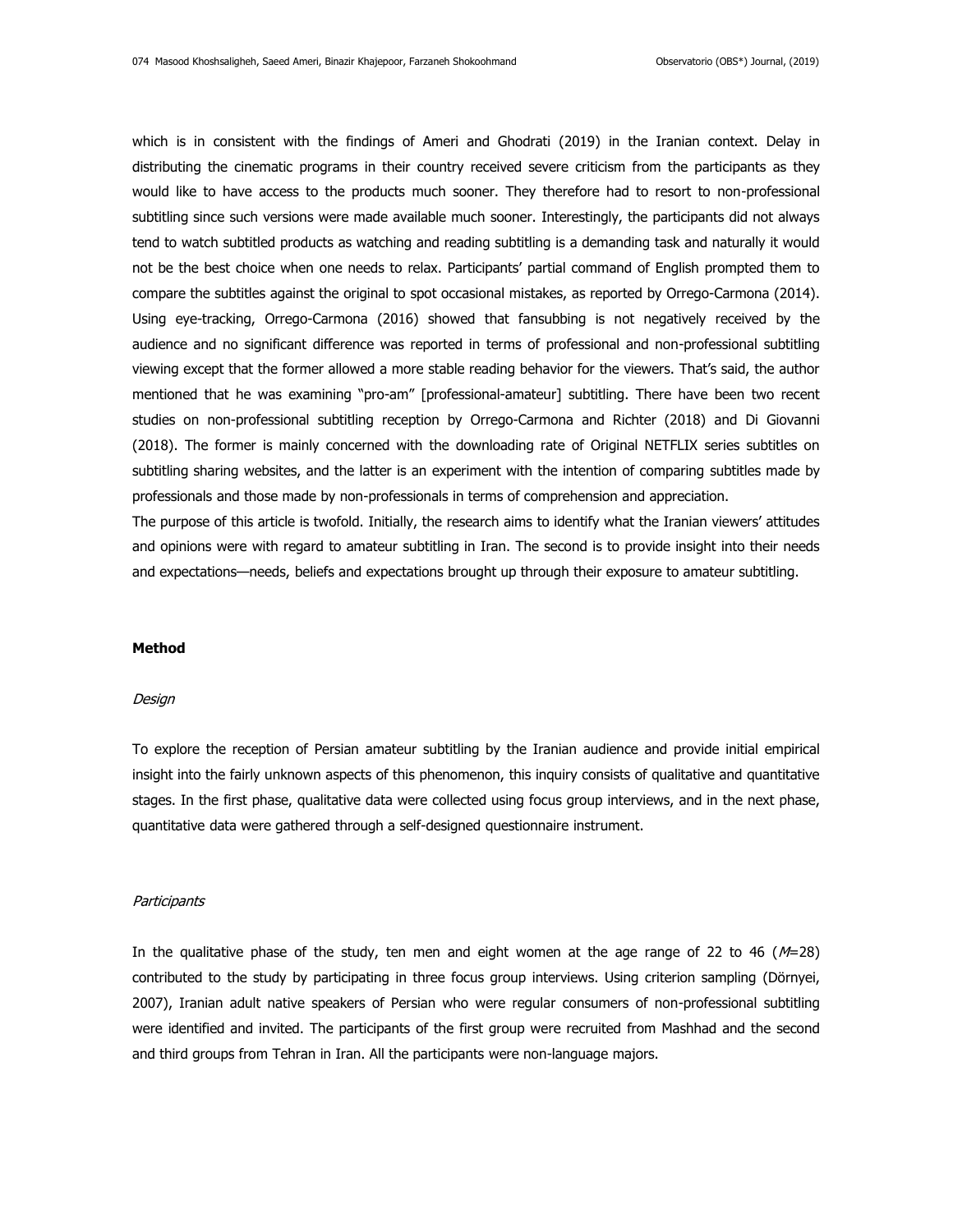In the quantitative phase, 483 men ( $n=261$ ) and women ( $n=222$ ) at the age range of 18 to 59 ( $M=29.7$ ) completed the questionnaire. The participants were Iranian adult native speakers of Persian who were used to watching Persian subtitled programs, and they were from different parts of Iran. Due to practical limitations, their proficiency in English was not possible to be assessed and accordingly controlled. Nonetheless, all the participants were selected from among non-language majors.

#### **Instrumentation**

Initially, a focus group interview technique was used to gain qualitative insight into the reception of nonprofessional subtitling into Persian. Given the limited research on the topic, the qualitative data were also used to pool a list of relevant items for the questionnaire. In the next phase, an originally-designed questionnaire was employed to collect quantitative data on the Iranian viewers' expectations and needs of subtitling**<sup>1</sup>** .

### **Procedures**

The focus group interviews were conducted using a semi-structured protocol, which consisted of several leading questions informed by the literature. The interviews approximately took 55, 70 and 90 minutes. The interviews were audio-recorded and the transcription of the interviews facilitated the analysis. For the analysis of these qualitative data, 'thematic analysis' was used through which the data are analyzed to identify dominant and main themes (Braun & Clarke, 2006).

The Amateur Subtitling Reception Questionnaire (ASRQ), employed for the quantitative phase, comprised 35 items, which were selected from among over 50 items initially extracted from the qualitative data from the first phase of the study. To achieve the initial piloting of the scale (Dörnyei & Taguchi, 2010), the first draft of the 50 items were subjected to the comments and revision of several Iranian TS scholars. Based on their overall recommendations and opinions, 15 items were excluded and some items were rewritten and edited to improve their clarify and comprehensibility. To form the initial draft, the remaining 35 items were based on a rating scale of five options from 1 (strongly disapprove) to 5 (strongly approve). To achieve the final piloting (Dörnyei & Taguchi, 2010), the second version of the NSRQ was piloted on a small sample ( $n=15$ ) of the target population. The comments and inquiries of the participants were used to edit the ASRQ. The final draft of the ASRQ, which was in Persian to match the participants' language, was used to collect the views of 483 participants. The ASRQ had seven sections; namely, the instructions, demographic information, translation expectations, technical expectations, translatorial expectations, subtitling advantages, and subtitling disadvantages. The items of the first groups were related to expectations and needs of Iranian viewers of subtitling and the last group addressed their general perceptions of subtitling advantages and disadvantages. This should be mentioned that the items within the questionnaires were randomized and the categorizations were made after the data collection for the data analysis.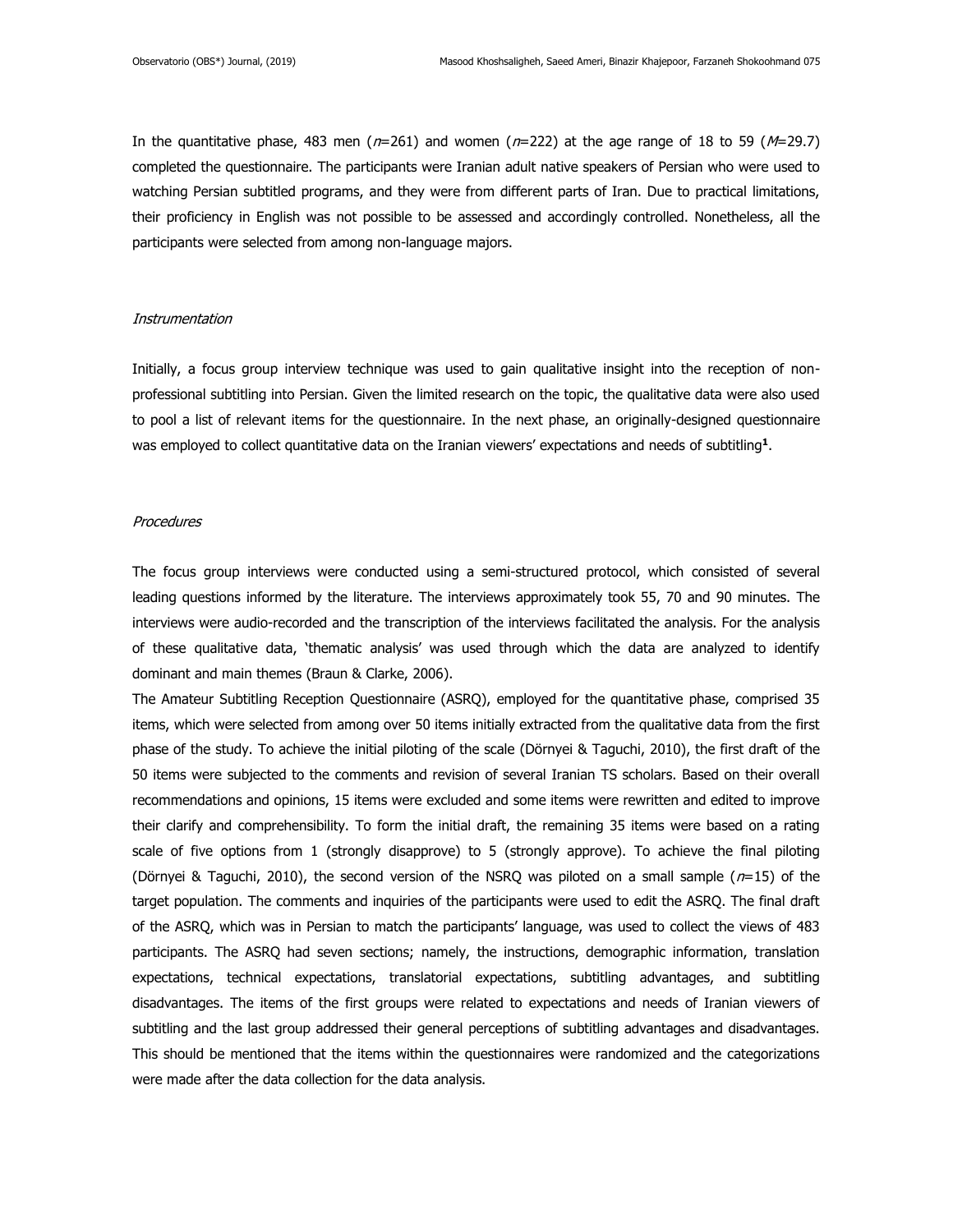After obtaining the questionnaires, the responses were analyzed statistically. To establish the construct validity of the survey results and verify the qualitatively obtained five categories of the items, confirmatory factor analysis (CFA) was run through structural equation modelling (SEM) on IBM SPSS AMOS 21.0. Using IBM SPSS 21.0, scale reliability analysis and descriptive statistics were analyzed and reported too.

## **Results**

### Qualitative Results: Focus Group Interviews

After collecting the data from the focus groups, they were thematically analyzed and five main themes emerged. The first three themes indicated translational, translatorial and technical expectations of the Iranian viewers while the last two categories represented themes regarding the advantages and disadvantages of Persian non-professional subtitling received by the participants. The second phase of the study also quantitatively confirmed the categorization of the five main themes. In the following, main notes from each of the categories are presented.

# Theme I: Translational Expectations

Initially, some comments targeted the rendition of the humorous elements in films or television series. What can be inferred from the participants' statements was that the style of the product should be consistently transferred in the subtitled version. In that line, they criticized excessively free translation used in some subtitles in which additional humorous elements are added to the segments of the target version which originally did not contain any humorous element, and as such the style of the product is not respected. This case at times is observed in some amateur subtitles into Persian—usually on whimsical impulses of the translator, who adds elements to add or enhance the load of humor in the translation, most often by adding the local color and referencing allusions of Persian language and culture (Fazeli Haghpanah & Khoshsaligheh, 2018; Khoshsaligheh & Ameri, 2017b; Khoshsaligheh & Fazeli Haghpanah, 2016). In professional subtitling, "[t]he interference and presence of the translator through metatextual interventions […] in the form of footnotes or glosses" is very rare and is not recommended (Díaz Cintas & Remael, 2007, p. 141). Although the stark contrast between the visual and local cultural references would be found numerous to some, a number of participants did not tend to approve of that approach. A participant explained:

> "I agree with Reza. We sometimes notice that some translations do not correspond with the scene; some may like this but I don't! You have probably watched The Lorax [Chris Renaud, 2012]. In a scene where Lorax is introducing himself as the guardian of the trees, in a parenthesis a strange note appears on the screen 'he looks like Famil-e Dour'!'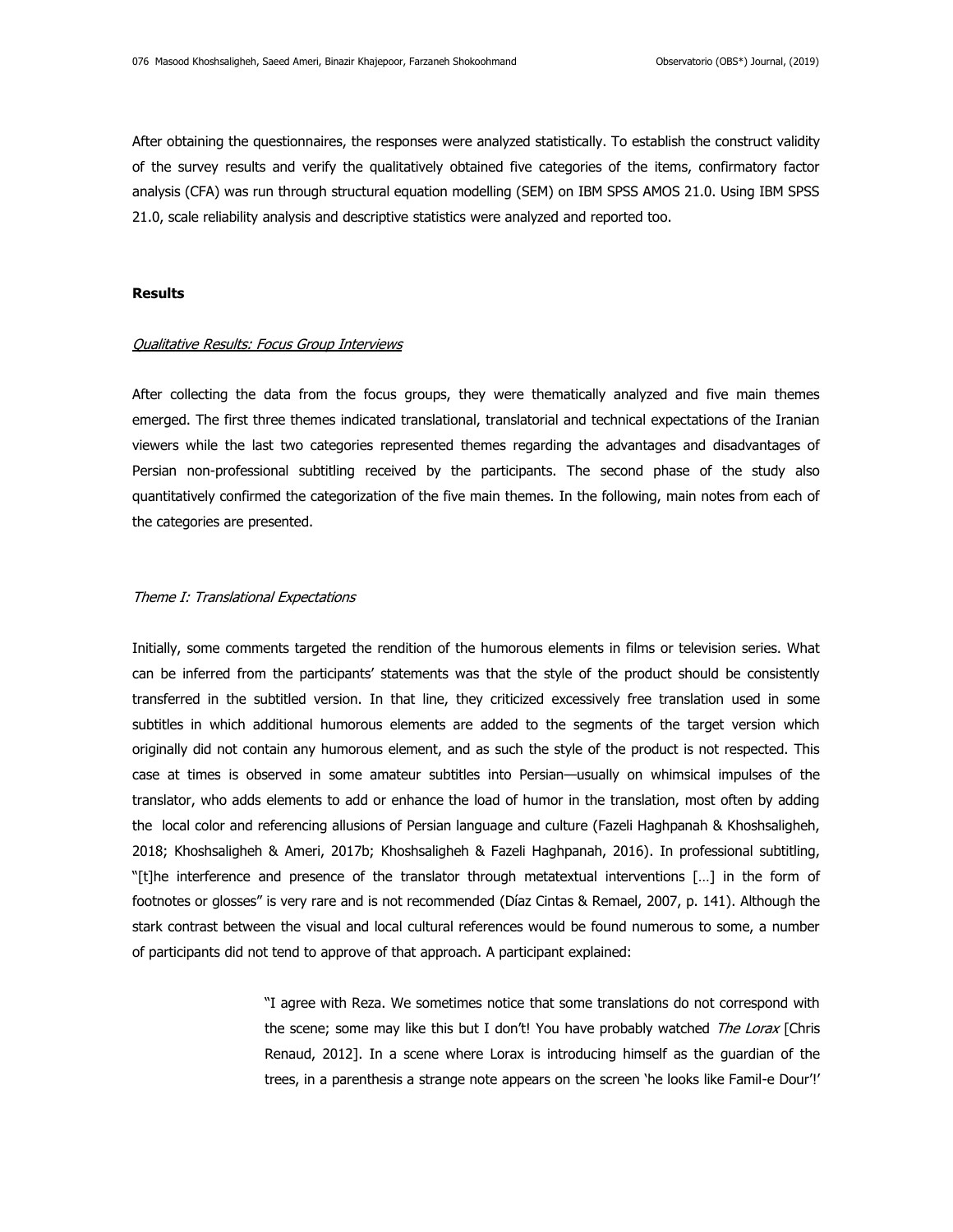[Famil-e Dour is the name of a puppet which is a popular character in an Iranian TV show.] That was really silly!"

As far as cultural elements are concerned, the participants did not favor those translation which replace the original cultural elements with those of Persian. They were interested in translations which highlight the otherness of the original. One of the participants believed that the use of such translations could challenge the natural reception of the subtitles because the visual is always a big reminder of a non-Persian view. Several participants preferred subtitles based on a foreignization strategy (Venuti, 1998) yet accompanied with parenthetical explanations and clarification of the culturally distant concepts. Although the use of parentheses may not be conveniently practical due to the time and space constrains in subtitles, some research has revealed that the use of pop-up glosses may positively affect the comprehension of the elements (Caffrey, 2009; Künzli & Ehrensberger-Dow, 2011). After all, the Iranian amateur subtitlers also make use of parenthetical additions and commentaries in their work (Ameri & Khoshsaligheh, forthcoming; Khoshsaligheh & Ameri, 2017b; Khoshsaligheh & Fazeli Haghpanah, 2016).

The participants believed that omission can be an acceptable strategy, when dealing with routine expressions like hello or  $ok$  or any simple phrase than can be understood through the visual or context. Even though this appears to be a recommended strategy in Europe (Karamitroglou, 1998), the effectiveness of such a strategy, however, depends on the foreign language involved since English or Arabic is by far better understood in Iran than Mandarin or Italian.

The rendition of idiolects of characters was brought up, and the interviewees mentioned that the peculiar speech habits of the characters should be maintained in subtitles even though this issue in professional subtitling depends on the function of the idiolect and its importance, and they certainly pose challenges in the translation (Díaz Cintas & Remael, 2007). They also favored full translation of songs especially if they were an important element in the creative development of the plot. Songs are typically translated or sometimes replaced by new songs in Persian fansubbed products, but amateur subtitlers' approach to the rendition of idiolects of characters varies, probably reliant on their competence and familiarity with the original culture. A participant clarified:

> "I know some English but not that much to let me watch a film and fully understand it without subtitles. I remember watching The Terminal [Steven Spielberg, 2004] some years ago with Persian subtitles. The main character, Tom Hanks, had a special way of speaking in English. He had just arrived from a fictitious country to an American airport. Although I could hear that he spoke English in a very special way and with a foreign accent, the translation did not reflect that in anyway."

The opening credits and visually verbal signs in films and series were also discussed. Against the common practice in Persian amateur subtitling, it seemed that most participants dislike it when they are left untranslated. In this regard, one interviewee expressed: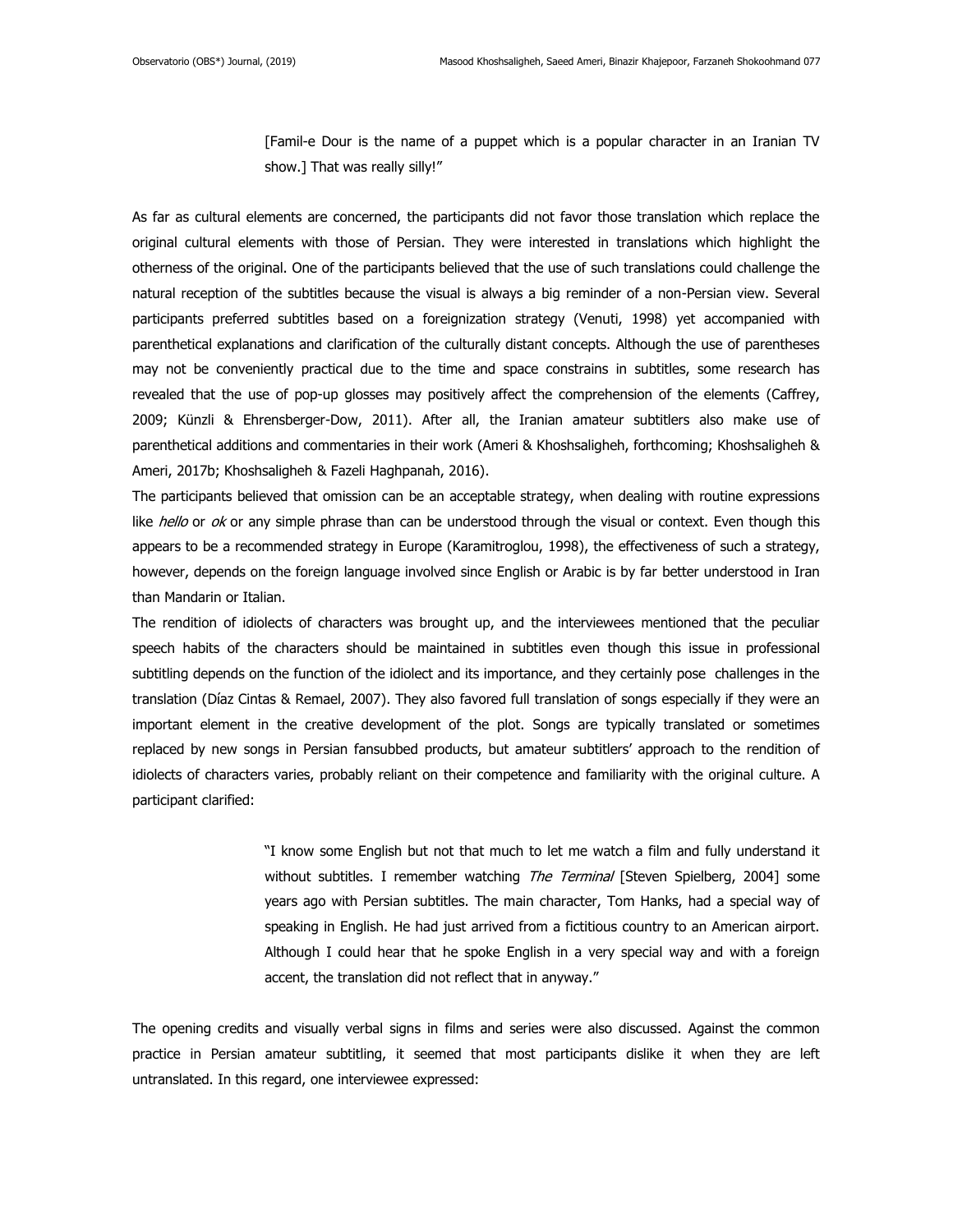"It is irritating that often the introductory or closing narratives, as well as the texts in the visual like the street signs or text messages are not translated in Persian subtitles. I recently watched a Chinese film, *Under the Hawthorn Tree* [Zhang Yimou, 2010], and a French one, I Stand Alone [Gaspar Noé, 1998]. I really liked it when the textual information within the films was also subtitled into Persian."

A sensitive topic was also discussed—taboo rendition in subtitling. As opposed to the dominant ideology in Iran, most of the participants took issue with the idea of mitigating or deleting the taboo items because of the damage to the creative spirit of the work of art. One of the participants offered a conservative solution as the first and last letter of the taboo especially swear expressions be written and the rest shown with three asterisks, which was dismissed by many others for its distracting nature. They argued the challenging nature of taboo translation in Persian subtitling in Iran, and how it contrasts taboo translation for the Anglophone cultures. What they were discussing has been theorized by Hall (1976) when proposed the continuum of highcontext culture to low-context culture. The Iranian society differs from the Anglophone world (Hall & Hall, 1990) in that it is a much higher-context culture as the way messages are expressed is more significant than the how the message is worded and so much can be left unexpressed, relying on the immediate context.

There were also some few comments on mistakes and errors in the translation for the subtitles, and poor coherence and low naturalness of the target language in the amateur Persian subtitles were other common complaints. This is perhaps because such translations are barely edited, while in the professional subtitling industry, revision and proofreading are of necessity to deliver a good quality product (Díaz Cintas & Remael, 2007, p. 33). This highlights the fact that the participants probably demand a quality translation. One stated:

> "Despite highest recommendations from many to watch this blockbuster, I had to stop watching The Wolf of Wall Street [Martin Scorsese, 2013] in the first thirty minutes. The Persian subtitle was awful as if translated by Google. There was no logical connection between dialogues and it was really difficult to make sense of what was happening on the screen."

## Theme II: Technical Expectations

In terms of the technical issues of subtitling, the color of the subtitles was the first issue raised by the interviewees who asserted that the color should contrast against the visual background to facilitate reading which is pretty in line with common conventions of professional subtitling (Díaz Cintas & Remael, 2007, p. 130). It was suggested by the participants that subtitles should ideally be offered in several colors to choose. Although it is not possible when an SRT file is involved, many video players like VLC Media Player can help the users change the color of the subtitles in the case of closed subtitling.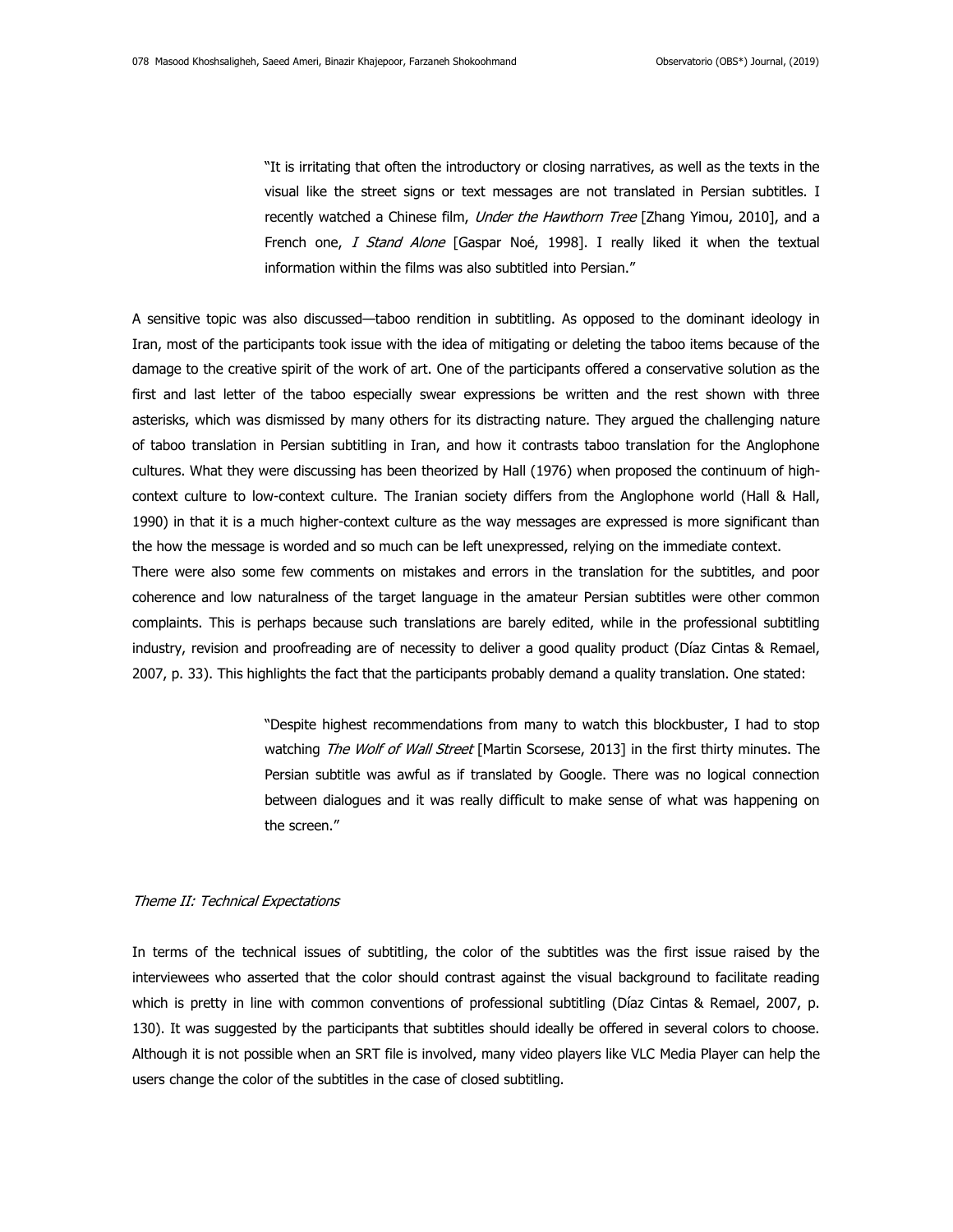Aside from the instructional or entertaining short videos with embedded subtitles with a fixed color largely found on Persian Telegram channels or Instagram pages, the subtitles for films and television series are available in an SRT format. Yet, it is not difficult subtitles with a Sub Station Alpha style where the viewer will have no control over the aesthetical features of the subtitles. One of the viewers commented on the importance of the color in subtitles:

> "I remember a black-and-white themed scene in *Schindler's List* [Steven Spielberg, 1993], where a girl in a red dress passes by. Imagine if the subtitles were red, this would damage the director's emphasis on the red color, and reduce the effect intended. But the film had a white subtitle and I had no idea how to change it into another color like yellow or something."

There is no empirical evidence on the number of lines in Persian amateur subtitling, but according to the authors' observations, typically one- or two-line subtitles are generated because the amateur subtitlers actually work based on English SRT files, in which the codes of good subtitling in terms of one or two lines are usually followed. Nevertheless, one participant reported Persian subtitles with three or even four lines especially in those products with embedded subtitles. It should be noted that the problem with open subtitles is that, at times, they are not translated from an already-cued SRT file as no SRT file is available for them and the amateur subtitlers have to produce and spot/synchronize the subtitles. Several participants did not mind threeline subtitles per se provided that the lines were short and did not occupy too much space. From a professional perspective, subtitles with two lines are normally suggested in the industry (Díaz Cintas & Remael, 2007; Karamitroglou, 1998), but recent attitudinal research revealed that some viewers also favor three-line subtitles (Szarkowska & Laskowska, 2015, pp. 192-193). Nevertheless, experimental studies are needed to challenge this issue.

The timing of the subtitles on the screen—known as cuing in the industry—was also brought up. The participants believed that subtitles should not appear before the character started speaking but it should be either simultaneous or slightly delayed. Those in favor of delayed appearance justified that the mind could easily make the connections—a view supported by the professional codes of subtitling (Karamitroglou, 1998). One viewer commented:

> "I follow several American TV series like Arrow [2012-present]. The Persian subtitle is available for download in less than a day or so. I appreciate the promptness, and I do not really care about the appearance of subtitles since it can be easily reformatted using KMPlayer. I can also play back a scene if the subtitle on the screen disappears too quickly which is not uncommon."

The comments of the interviewees revealed that cueing or spotting of some subtitles was not satisfactory at least to some. That could be due to two reasons: the Persian amateur subtitlers—due to their limited language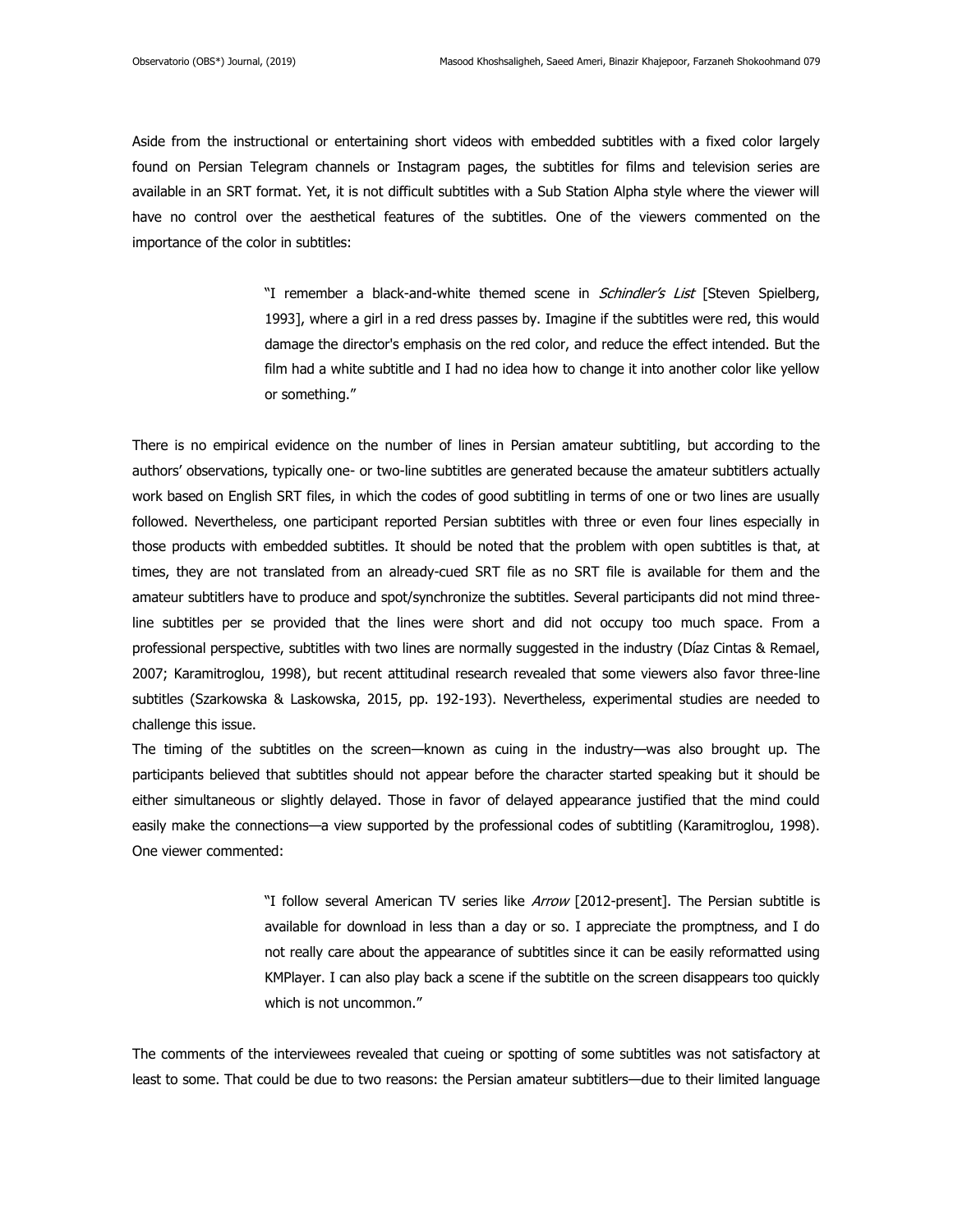competence and creative spirit, which is the typical of the untrained translators—tend to literally render almost everything in the original and does not respect spatial constraints. Also, considering that these subtitles are produced with rush often within a day from the release of the original, fansubbers can barely afford to pay attention to temporal and spatial constraints, even if familiar with such rules. An interviewee mentioned:

> "I wonder why Persian subtitles are apparently longer than the typical English ones. I watch The Ellen DeGeneres Show [2003-present] with Persian subtitles. Sometimes I feel that the subtitles are too long that they cover almost the whole space of the bottom of the screen from the very right to the very left—too hard to read and watch at the same time."

In this comment, the respondent is probably referring to the font size of the subtitles which appears to be large to cover the whole lower part of the screen. The review of the responses pertaining to this theme revealed that the viewers were critical of the technical aspects as they seemed to have negatively influenced their flow and enjoyment of watching even though Díaz Cintas and Remael (2007, p. 80) comment that "parameters governing the technical dimension are less exposed to criticism than guidelines about subtitle layout". Iran has no subtitling tradition to serve as a yardstick or standard for the fansubbers to follow while the codes of good subtitling have long been put forward in the European context (Ivarsson & Carroll, 1998). This final result is not consistent with an eye-tracking study by Orrego-Carmona (2016) in which Spanish nonprofessional subtitling was not negatively received when compared with the professional subtitling, suggesting Persian fansubbing probably differs from its Spanish counterpart or the results should be compared with Persian experimental studies.

#### Theme III: Translatorial expectations

As for the Iranian context, there is little information available on the profile of Persian fansubbers, but according to the authors' observations and the study by Ameri and Khoshsaligheh (forthcoming), a great many of the Persian amateur subtitlers have no training in translation or even languages either. A local research, although limited in scope, also reveals their lack of formal training in translation (Khoshsaligheh & Fazeli Haghpanah, 2016) and we know that AVT training in Iran is of poor quality with insufficient professional trainers (Khoshsaligheh & Ameri, 2017a). In our focus-group discussions while participants were discussing errors and mistakes one said:

> "This is Iran, a country where everybody dares to venture and try something for which they are clearly not prepared. Why on earth would a person who has only learnt English language at some levels attempt to do subtitling. Translating a film is obviously more than knowing some foreign language."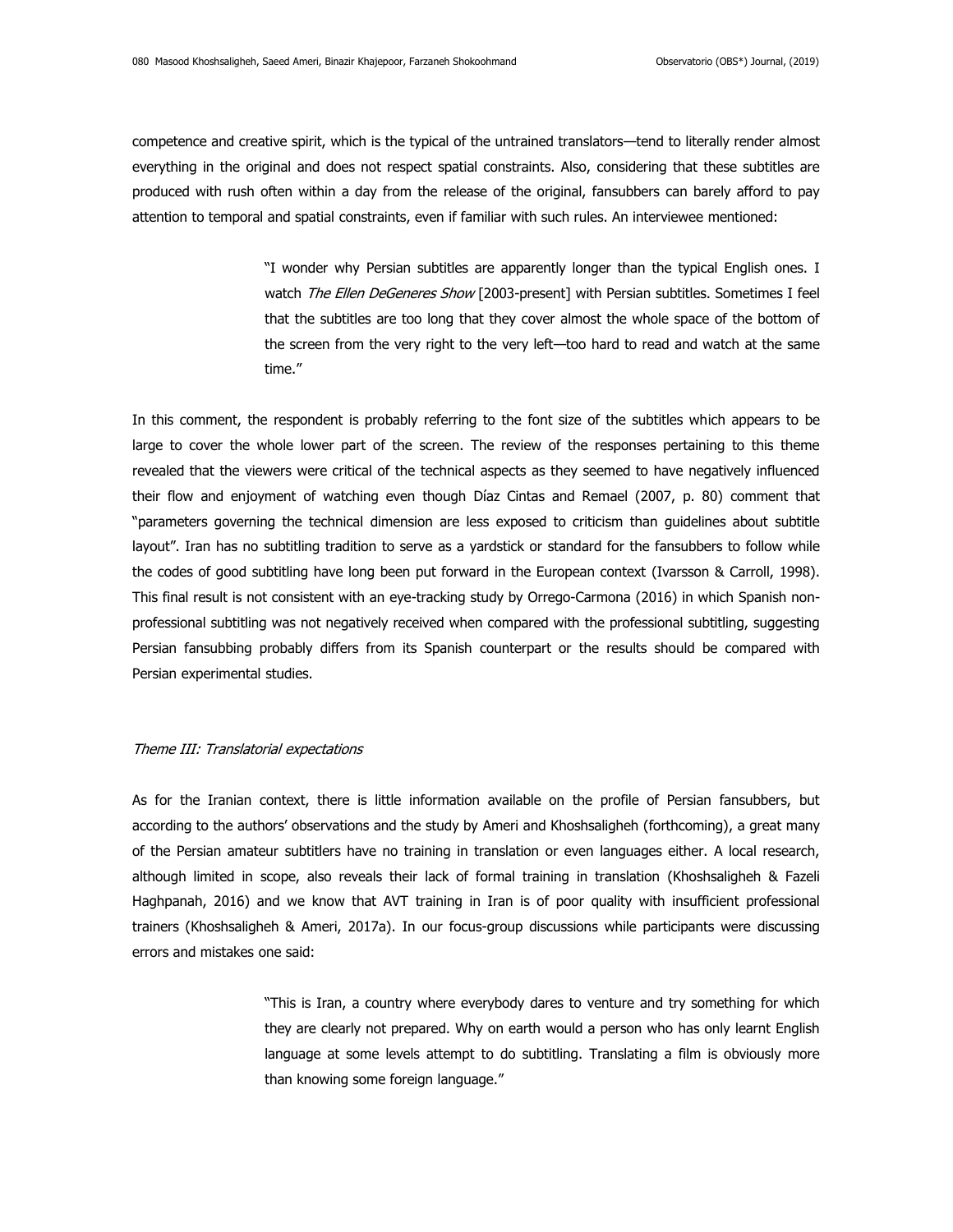On the requited competence for such a task, some of the participants believed that translating a film is the same as translating a literature; at first, one should be familiar with the writer and his/her style and then begin the translation. This could be ascribed to the second level of competence—linguistic skills—advocated by Skuggevik (2009, p. 198). One asked:

> "You guys watch Japanese anime, don't you? Do you think those who subtitle them know Japanese? Or they do that through the English version? I don't think they know Japanese."

For the participants of the study, relay translation by the non-professionals using a third language seemed to increase the potential for more mistakes i.e. the transfer of those mistakes already made in the pivotal text. However, some disagreed with dismissing this practice. One explained:

> "Who's gonna translate Japanese anime in Iran from its original language? How many people know Japanese to complete a translation from an original charge-free? Nobody! So we have to welcome a translation based on an already translated text and accept the fact that it might have transferred several mistakes which are most probably repeated in the Persian version! If they weren't, we would never even know of the Japanese anime!"

In response to the comment of the previous participant, another participant mentioned that:

"I personally appreciate it that they are doing this for no financial award. But how about the Persian language? Such poorly done translations are harming the Persian language by popularizing unnatural structures which have no precedence in the Persian language and literature."

Although the participants appreciated the free service by the fansubbers, some were alarmed by the poor quality of their translation and the intrusive nature of the unnatural language in such film renditions, which can potentially jeopardize the Persian language with the abundance of unnatural collocations, borrowed grammatical structures inconsistent with the local language sentence syntax, etc. These participants believed the problem mostly lied in the amateur subtitlers' poor knowledge of Persian language, their mother tongue, which makes them ignorant of the right collocations and existing and appropriate equivalents expressions and lexical combinations.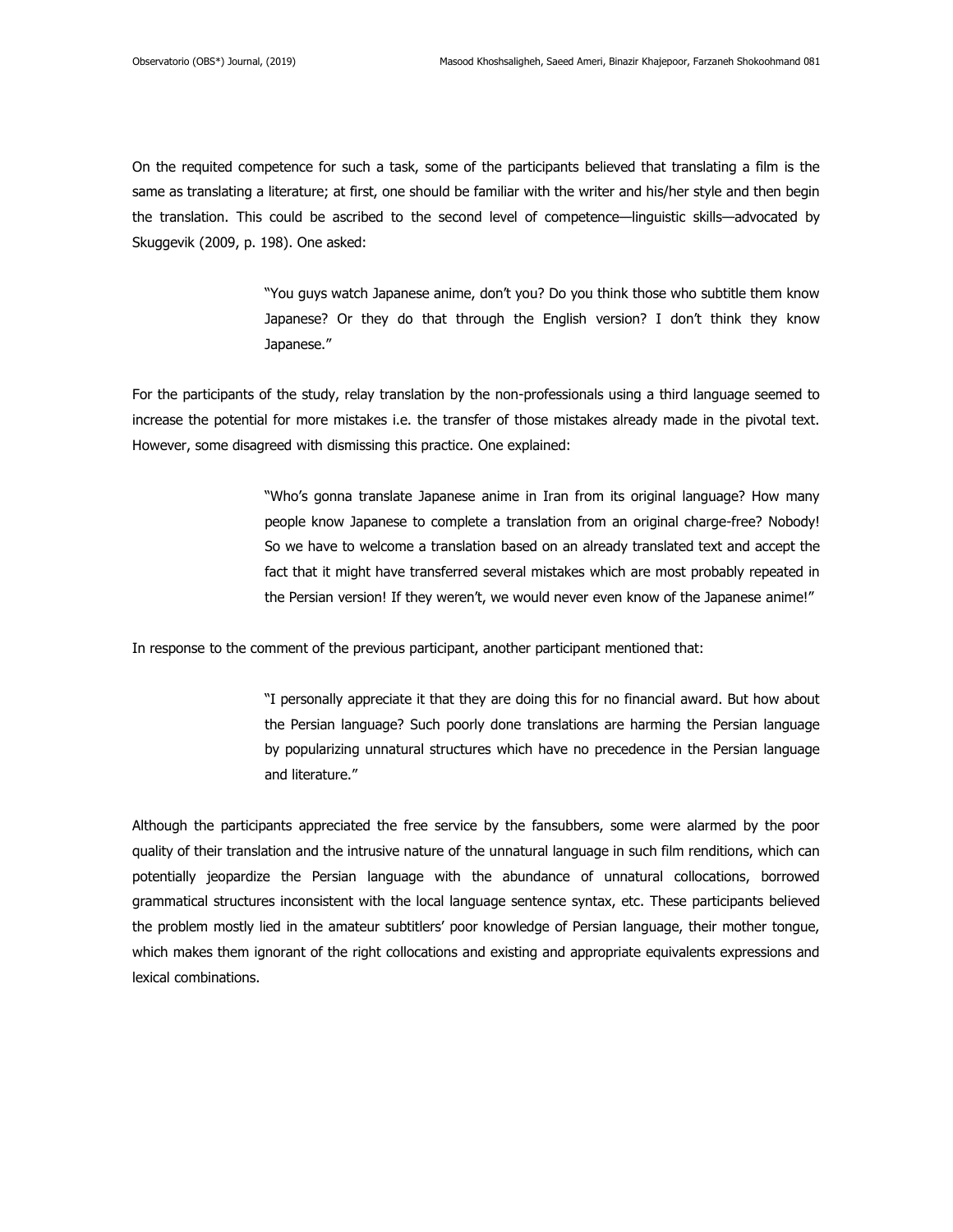#### Themes IV & V: Advantages and disadvantages

Different from the previous three aspects focusing on the expectations of the participants in terms of the Persian non-professional subtitling, the remaining opinions of the interviewees' reception of subtitling involved the pros and cons of subtitling vs. dubbing into Persian. In fact, there has always been a metaphorical war between these two major modalities to assume superiority. The debate is now partly cooled down and has recently been approached more empirically than speculatively. Such comparisons have been challenged by new empirical evidence supporting that subtitling, while effective, may not be necessarily cognitively demanding than dubbing (Perego et al., 2010; Perego et al., 2016; Perego et al., 2015). It is very difficult to say anything about Persian subtitling reception without testing it via controlled experimental data. Nevertheless, in the absence of such evidence, the review of the subtitling watching experiences of viewers and their personal reception of its advantages and disadvantages can provide some preliminary insights. Increasing the possibility of watching more foreign films and series was a popular opinion among the participants. One of them commented:

> "Compared to several years ago, there has been a great availability to English-speaking films and series online which are just a click away. Considering that their subtitles are at our disposal and on occasions more than one version, I have been able to watch a lot more foreign films and series than before."

Many believed that unlike dubbing, subtitling allows the foreign viewers to feel the authentic and the professional side of the product—received through the actors with their own voices. Some complained about the censorship in official Persian dubbing. One criticizes:

> "Why should I watch a 90-minute film in a 70-minute version when trying to enjoy the Persian dubbed version? Much manipulation in dubbed versions makes it hard to follow and enjoy. I realize what the reasons are but these do not convince me to pick dubbing over subtitling".

Another hotly-discussed issue in recent years has been subtitling potentials for language learning. Subtitling has shown to have positive effects on foreign language learning (see Gambier, Caimi, & Mariotti, 2015). Almost all the interviewees stressed on the positive role of subtitles in foreign language learning in their own experiences.

The disadvantages of subtitles were also indicated. The most important one was the distraction and the difficulty in following the text on the screen. Some mentioned that they always miss something when watching subtitled programs and are forced to play back the missed scene. Although research has it reading subtitles is effortless, here we are dealing with amateur subtitles. According to Ameri and Khoshsaligheh (forthcoming), Persian fansubbers use more characters in their subtitles and are not committed to reductive approaches to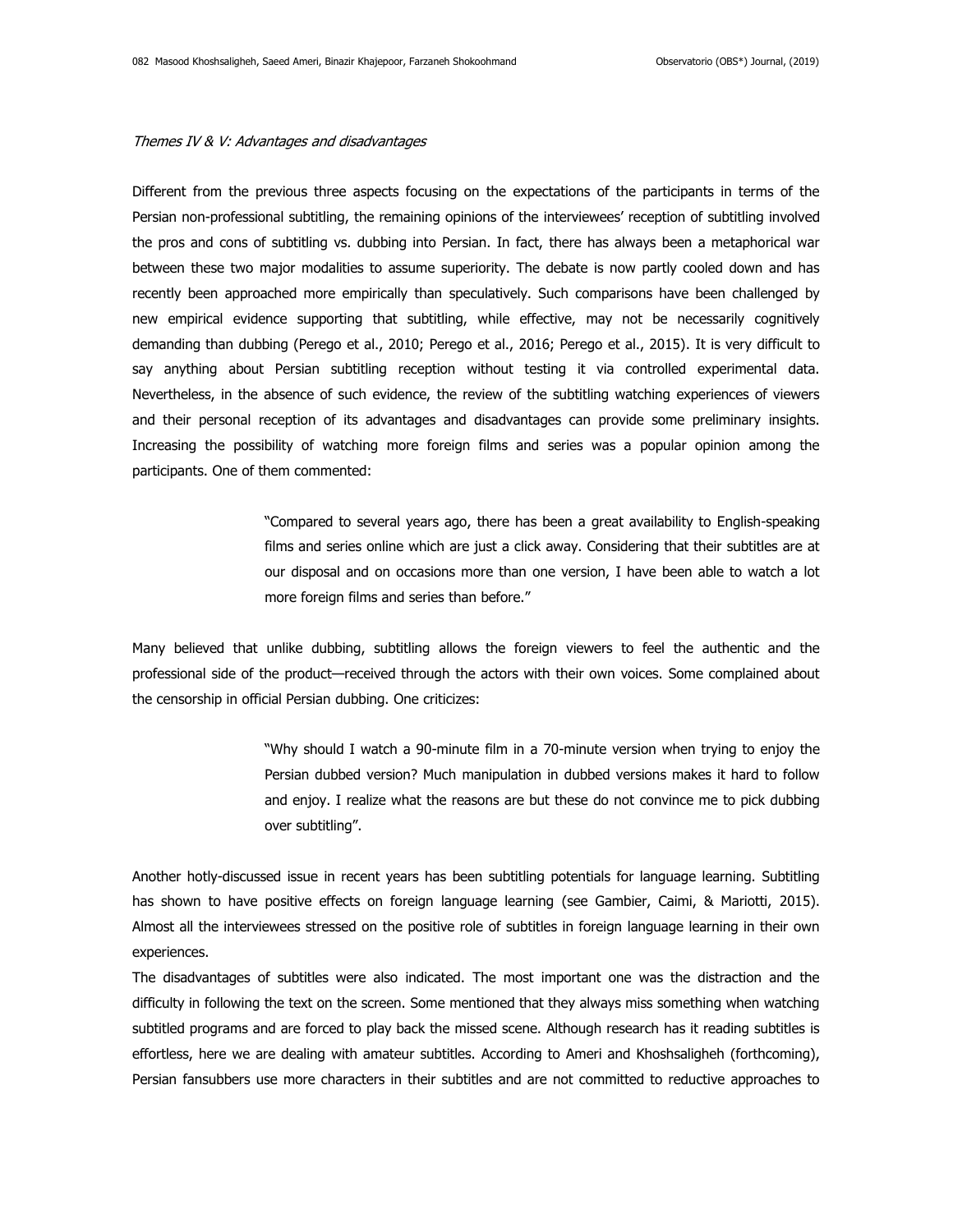subtitling which could make reading more demanding. Persian fansubbers tend to follow a literal approach in their translations and translate almost everything said by the actors. This way increases the amount of information presented in a given time and increases the subtitling reading speed as noted by Gambier (2013, p. 54) when discussing fansubbing.

### Quantitative results: Survey Questionnaire

#### Validity and reliability

To examine the validity of the questionnaire data, using CFA, the association between each sub-factor of the achieved model was analyzed. Among 35 items, eight items which had low loading factor or were not significant, were excluded. To check the model fit, goodness of fit indices were used. For the present investigation, χ<sup>2</sup>/df, GFI, CFI, and RMSEA were employed. To assess the model fit, a number of fit indices were examined, including the chi-square magnitude which should not be significant, the chi-square/df ratio which should be lower than 2 or 3, the comparative fit index (CFI), the good fit index (GFI) with the cut value greater than .90, and the Root Mean Square Error of Approximation (RMSEA) of about .06 or .07 (Schreiber, Nora, Stage, Barlow, & King, 2006). As evident in Table 1, all the fit indices, RMSEA (.067), CFI (.93), GFI (.96) and the chi-square/df ratio (2.922), lie within the acceptable fit thresholds (Kaplan, 2009; Schreiber et al., 2006). The proposed model, therefore, had an adequate fit with the data collected for the survey. The final model can be seen in Figure 1. Additionally, to examine the reliability of the ASRQ, Cronbach's alpha was calculated.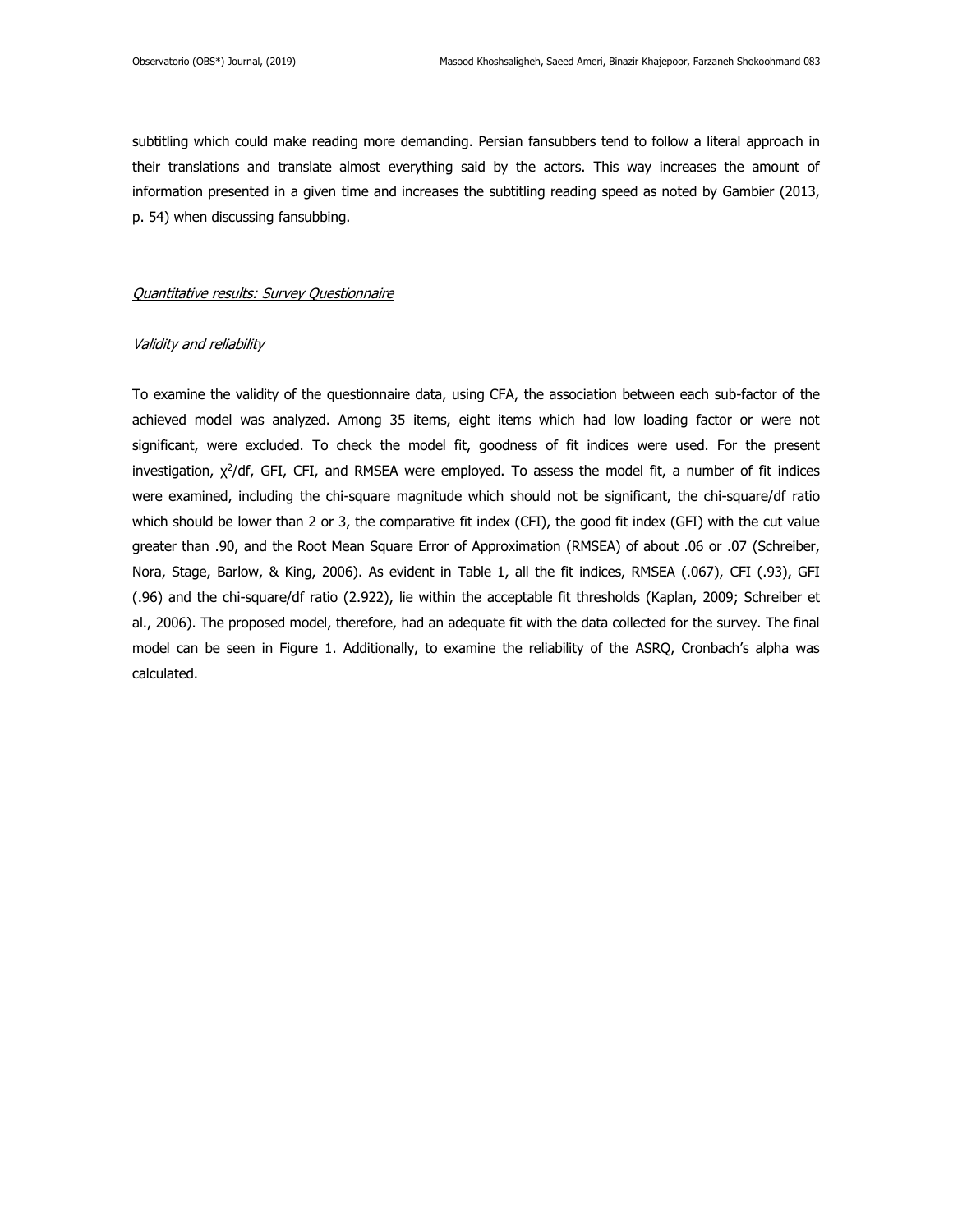

**Figure 1:** NSRQ's confirmatory factor analysis representation of the five categories

**Table 1:** Goodness of fit indices of the CFA's Model

|                | V2           | df  | X2/df | GFI  | CFI  | <b>RMSEA</b> |
|----------------|--------------|-----|-------|------|------|--------------|
| Acceptable fit |              |     | د>    | >.90 | >.90 | 08.>         |
| Model          | .722<br>917. | 314 | 2.922 | .96  | .93  | .067         |

The reliability coefficient was 0.89 for Translational Expectations, 0.79 for Technical Expectations, 0.78 for Advantages of Subtitling, 0.74 for Disadvantages of Subtitling, 0.86 for Translatorial Expectations, and for total ASRQ was 0.82, which shows the scale enjoys acceptable internal consistency reliability (Table 2).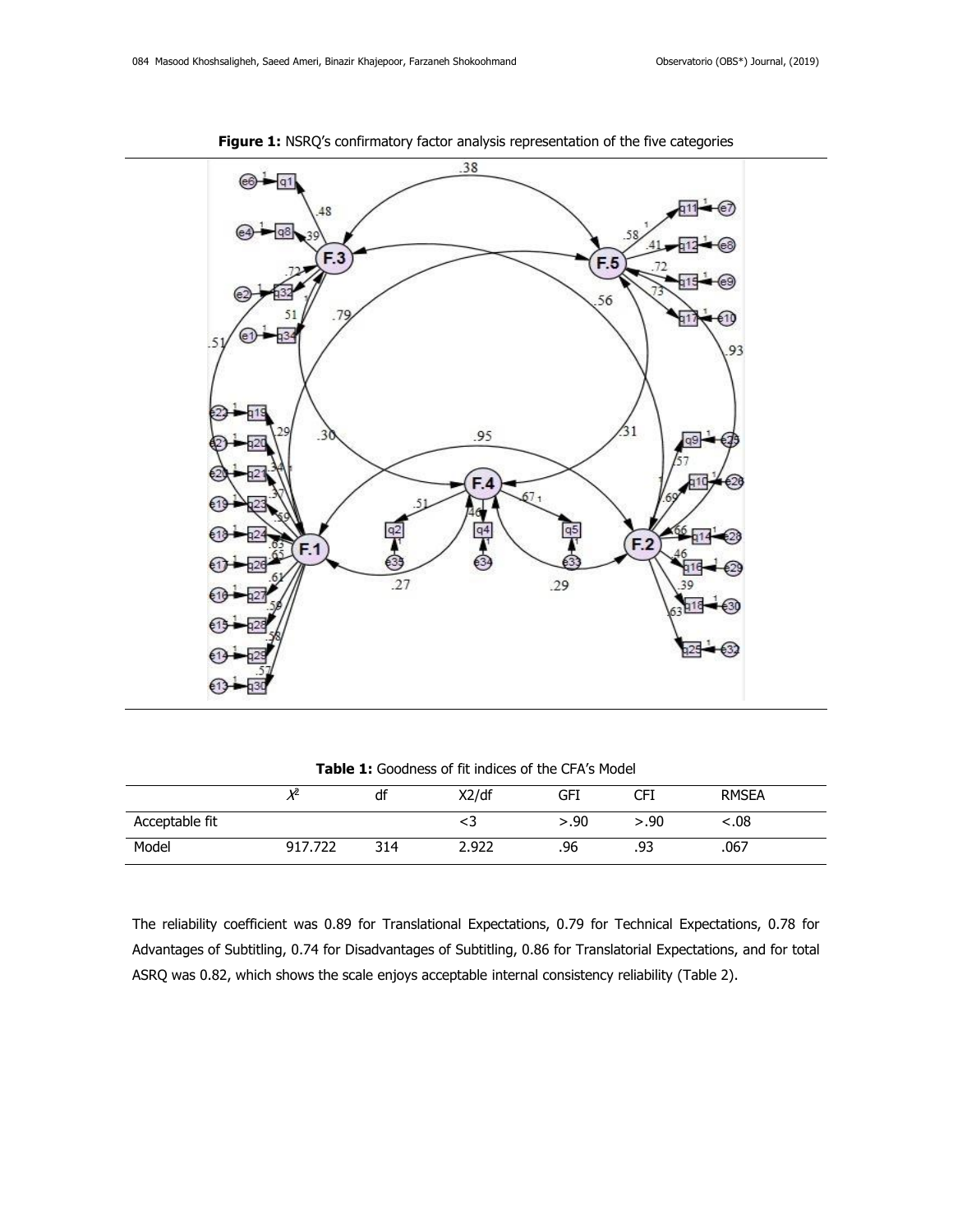| Factor 1      |                   | Factor 2     |                   | Factor 3   |                   | Factor 4       |                   | Factor 5      |                   |
|---------------|-------------------|--------------|-------------------|------------|-------------------|----------------|-------------------|---------------|-------------------|
| Translational |                   | Technical    |                   |            | Advantages of     |                | Disadvantages of  | Translatorial |                   |
| Expectations  |                   | Expectations |                   | Subtitling |                   | Subtitling     |                   | Expectations  |                   |
| Item          | Loading<br>Factor | Item         | Factor<br>Loading | Item       | Factor<br>Loading | Item           | Loading<br>Factor | Item          | Factor<br>Loading |
| 19            | .29               | 9            | .57               | 1          | .48               | $\overline{2}$ | .51               | 11            | .58               |
| 20            | .34               | 10           | .69               | 8          | .39               | 4              | .46               | 12            | .41               |
| 21            | .37               | 14           | .66               | 32         | .72               | 5              | .67               | 15            | .72               |
| 23            | .59               | 16           | .46               | 34         | .51               |                |                   | 17            | .73               |
| 24            | .63               | 18           | .39               |            |                   |                |                   |               |                   |
| 26            | .65               | 25           | .63               |            |                   |                |                   |               |                   |
| 27            | .61               |              |                   |            |                   |                |                   |               |                   |
| 28            | .59               |              |                   |            |                   |                |                   |               |                   |
| 29            | .58               |              |                   |            |                   |                |                   |               |                   |
| 30            | .57               |              |                   |            |                   |                |                   |               |                   |
|               | Cronbach's Alpha: |              | Cronbach's Alpha: |            | Cronbach's Alpha: |                | Cronbach's Alpha: |               | Cronbach's Alpha: |
| .89           |                   | .79          |                   | .78        |                   | .74            |                   | .86           |                   |

# **Table 2:** Factor loading and factor reliability values

# Reception of themes and the related items

After the validity and reliability of ASRQ were confirmed, the overall perception of 483 participants of each of the five categories of ASRQ is examined by reviewing the achieved mean scores. The following tables (3-7) show the mean rating and standard deviation for each item related to every category based on the rating scale used in the questionnaire, ranging from strongly disapprove (1) to strongly approve (5). Given the structure of the instrument, as far as the norms were concerned, the higher the mean score, the more generally the item was approved, and in terms of the expectations, the higher the mean score, the more important the item was.

# Translational expectations

The category of 'translational expectations' included ten items in the questionnaire with regard to the translation issues in non-professional subtitling into Persian. As Table 3 shows, almost all the related items received an approval rate or a very close one, suggesting that the participants preferred the otherness of the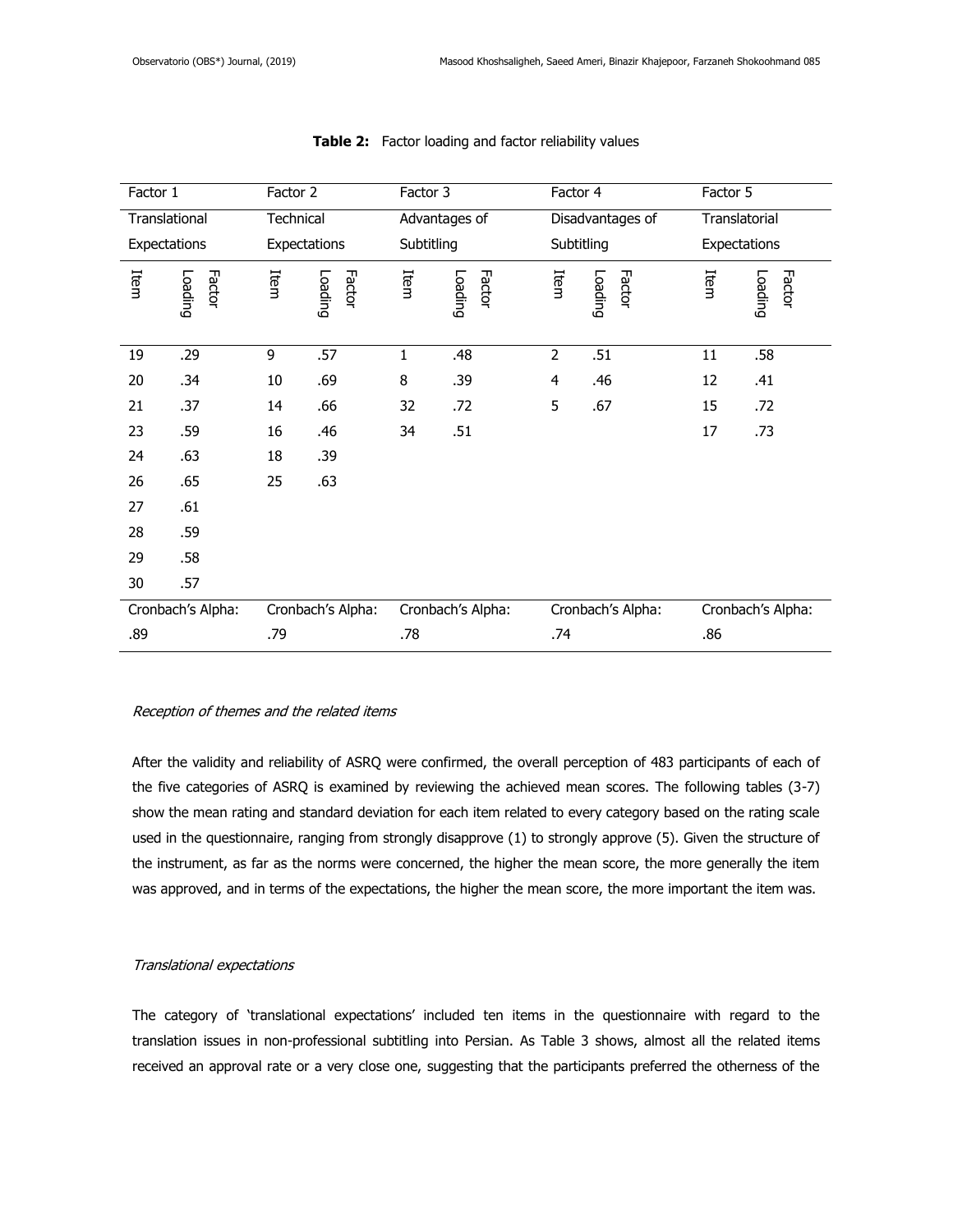foreign content to be retained in the subtitles or in words of Venuti (1998), a foreignizing translation was preferred.

| <b>Item</b>                                                                           | м    | <b>SD</b> |
|---------------------------------------------------------------------------------------|------|-----------|
| Not substituting the culture specific references with Persian equivalents             | 4.53 | .92       |
| Translating opening and closing information in the product                            | 4.31 | .93       |
| Translating the source idioms into Persian idiomatically                              | 4.16 | .90       |
| Offering a general meaning for source expressions with no ready-made equivalent       | 4.05 | .96       |
| Translating source proverbs with Persian proverbs if possible                         | 4.03 | .99       |
| Reflecting the foreignness in the translated version                                  | 4.02 | 1.04      |
| Translating colloquial expressions with a Persian equivalent if possible              | 3.93 | .97       |
| Translating the verbal phatic communion like greetings and goodbyes                   | 3.92 | 1.05      |
| Offering the functional meaning of the proverbs parenthetically if rendered literally | 3.90 | .88       |
| Translating all the songs                                                             | 3.70 | 1.16      |

# Technical expectations

The category of 'technical expectations' included six items with regard to the format and technical issues in non-professional subtitling. As evident in Table 4, most of the expectations also received an approval rate or a close one.

| Table 4: Mean scores for the items related to the technical expectations |  |  |  |  |
|--------------------------------------------------------------------------|--|--|--|--|
|--------------------------------------------------------------------------|--|--|--|--|

| Item                                                                             | м    | <b>SD</b> |
|----------------------------------------------------------------------------------|------|-----------|
| No distracting color in subtitles                                                | 4.25 | .81       |
| Translating visually verbal signs (e.g. street signs and newspaper headlines)    | 4.16 | .81       |
| Using two lines of subtitles                                                     | 4.12 | .97       |
| Using punctuation marks like a hyphen to identify actors speaking simultaneously | 3.85 | 1.07      |
| Reflecting pause and silent segments in the subtitles                            | 3.81 | .81       |
| Discretion advice at the beginning of the film for target audience               | 3.38 | .81       |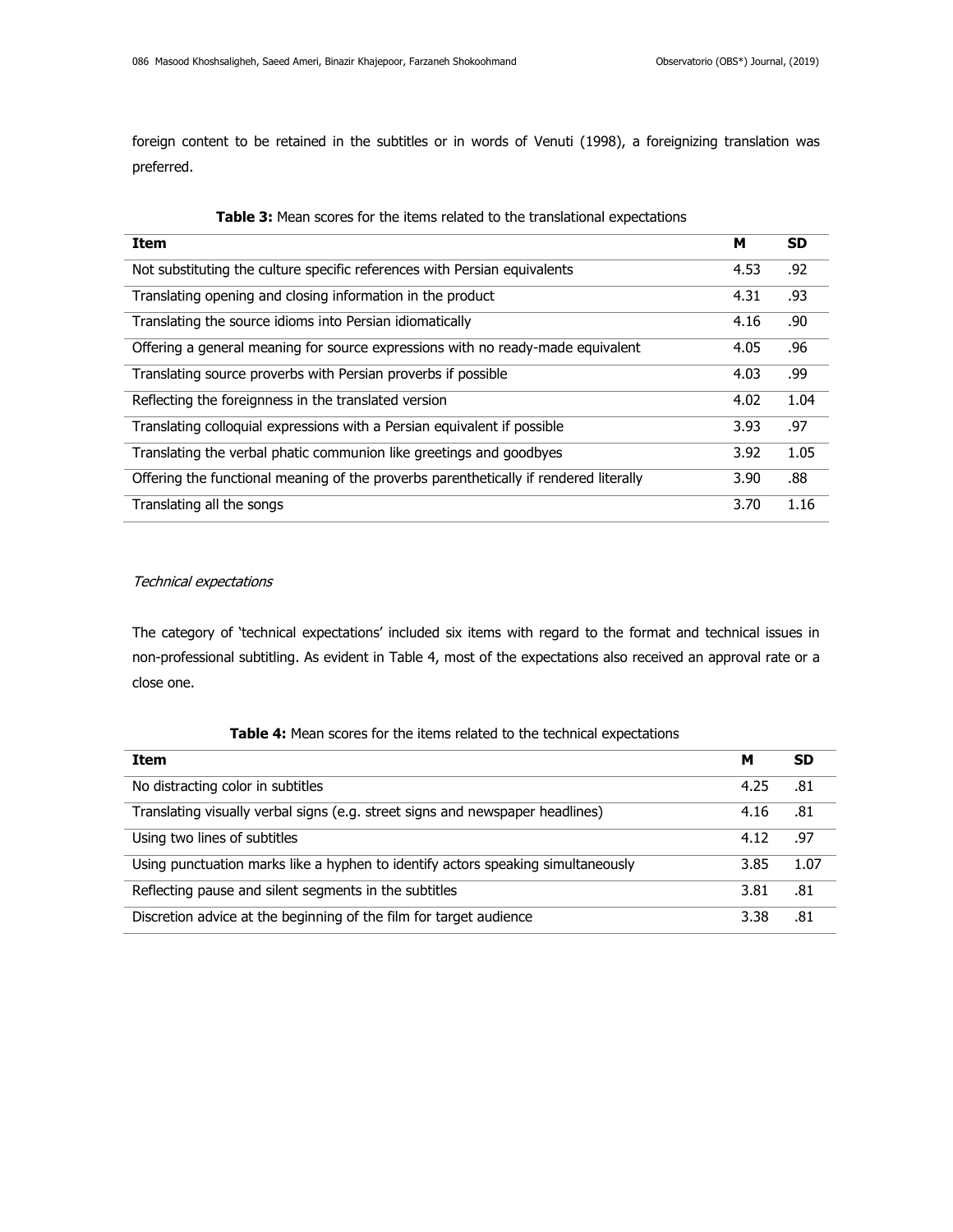# Translatorial expectations

The category of 'translatorial expectations' contained four items concerning the issues related to translator's or subtitler's duties and competence. As Table 5 shows, it is important for the viewers that the translators use both the script and the visuals during translation and review and edit their final work.

# **Table 5**: Mean scores for the items related to the translatorial expectations

| Item                                                   | м    | <b>SD</b> |
|--------------------------------------------------------|------|-----------|
| Using both the script and the visuals for translation  | 4.52 | - .81     |
| Revising one's own translation                         | 4.45 | .81       |
| Familiarity with the film genre or director's style    | 4.19 | .97       |
| Knowledge and familiarity with cinema and film history | 3.85 | 1.07      |

## **Advantages**

The category of 'advantages' had four items about benefits of subtitling. As can be seen in Table 5, the participating viewers seemed generally to hold a neutral attitude towards the advantages of subtitling. The viewers agreed that subtitling plays a significant role in increasing the rate of watching foreign films. Regardless of poor quality translation of Persian subtitles (Khoshsaligheh & Ameri, 2017b; Khoshsaligheh & Fazeli Haghpanah, 2016) they would still watch the subtitled programs. The reason seems clear because they are forced to watch fansubbed products as they do not have any other alternatives because Iran tends not to dub many western films or series for the public, or at least in full, mainly due to ideological reasons (Khoshsaligheh & Ameri, 2016). It appears that the constant exposure of the viewers to such less-than-perfect subtitles has made them overlook the quality, and accept this norm.

# **Table 6**: Mean scores for the items related to the advantages

| Item                                                                            |           | SD   |
|---------------------------------------------------------------------------------|-----------|------|
| Positive role of subtitling in increasing the rate of watching foreign products | 4.06 .91  |      |
| Watching subtitling when the translation holds a good quality                   | 3.71 1.26 |      |
| Subtitling is preferred to dubbing as it has less potentials for censorship     | 3.59      | 1.21 |
| Subtitled programs are more pleasant than dubbed versions                       | 3.56      | 1.21 |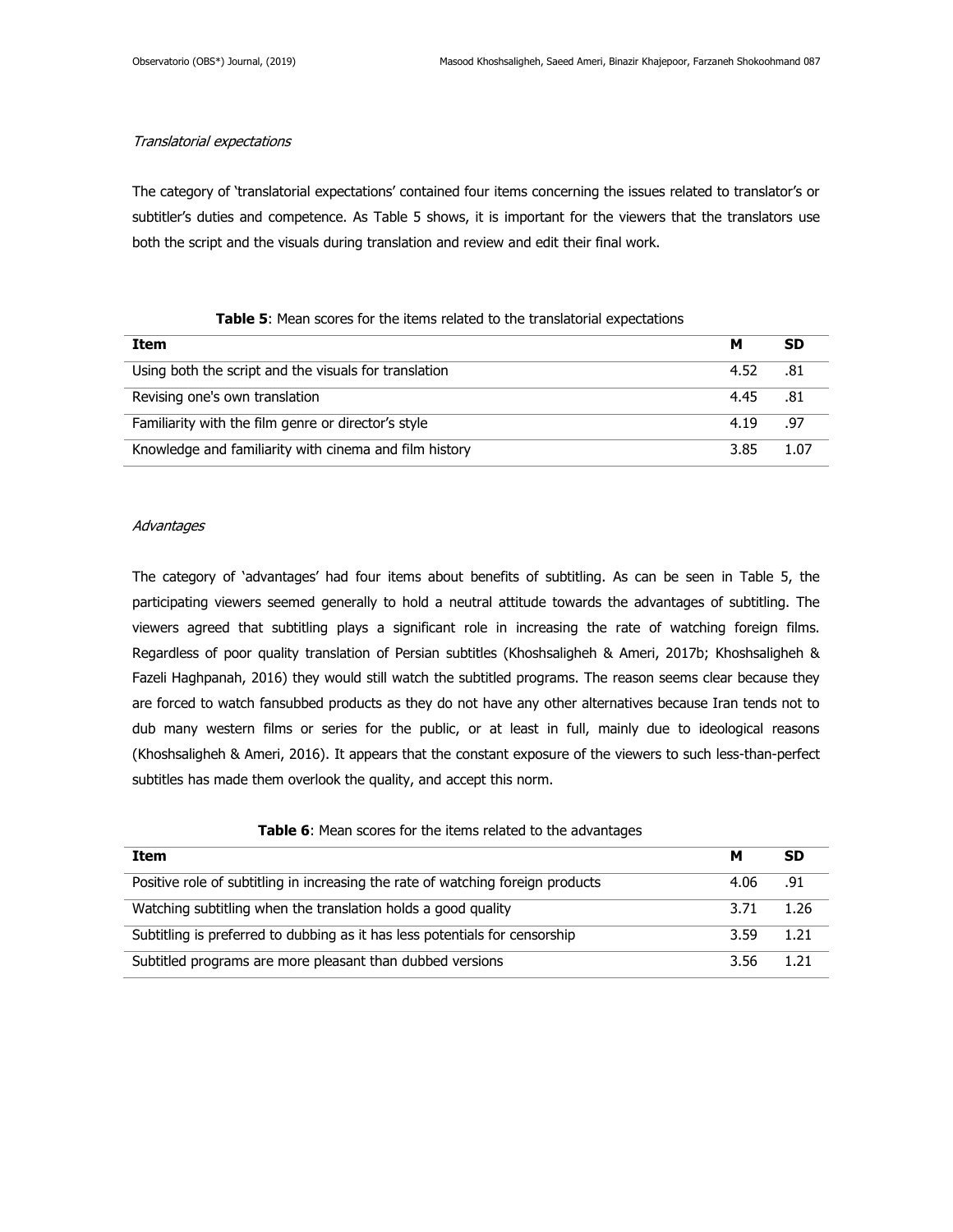# **Disadvantages**

The category of 'disadvantages' contained three items and as shown in Table 7, the participating viewers similarly revealed an almost neutral attitude towards the disadvantages of subtitling. That is, neither did they clearly approve nor disapprove of the items.

| Item                                                                        | м                  | <b>SD</b> |
|-----------------------------------------------------------------------------|--------------------|-----------|
| Losing visuals with subtitling                                              | $3.42 \qquad 1.17$ |           |
| Dubbing as a better option for animated products                            | 3.40               | 1.28      |
| Subtitling failure in reflecting accents and social status in conversations | 3.16               | 1.32      |

## **Table 7**: Mean scores for the items related to the disadvantages

### **Discussion and conclusion**

The present paper aimed to explore the reception of amateur subtitling among Iranian viewers. Drawing on the qualitative data from the first phase of the study, there were indications to noticeable changes in the AVT habits of the Iranian viewers who come from a country where dubbing is exclusively used for fiction content on state-run television networks or elsewhere. While Iran has never shown any inclinations towards subtitling (Ameri & Khoshsaligheh, 2018; Ameri, Khoshsaligheh, & Khazaee Farid, 2018), the Iranian viewers, however, seem to be willing to get out of their comfort zone and watch subtitled programs which they would not have access to otherwise, in full, soon enough or at all. This is consistent with the findings of other recent studies where the audience' viewing habits in dubbing countries have shifted towards subtitling (Orrego-Carmona, 2014; Perego et al., 2016). Although the study does not claim generalizable findings, trace of an AVT turn (Chaume, 2013) is prudently noticeable, as Ameri and Ghodrati (2019) have found some evidence.

The qualitative findings also showed that viewers' have some expectations in terms of the subtitles they choose to watch. In other words, they care about the subtitles they use to watch their favorite programs. Some of these expectations are quite in line with those professional practices devised for the industry. For example, the use of humorous elements in subtitles, while the style of the original program does not require them, is definitely forbidden in professional subtitling—as they "have a right to a qualitatively high-standard translation that will fill in the foreign language gaps for them" (Díaz Cintas & Remael, 2007, p. 146), and the Iranian audiences seek and approve of a translation which respects the original style of the program. The quantitative analysis of the data also give support to this claim that the audience would prefer a faithful translation or in translation studies terms, a foreignizing approach where the otherness of the program is respected. Although faithfulness is also stressed in professional subtitling, translations made for subtitling cannot reflect a full reproduction of the original program due to spatial and temporal constraints leading to reductions in translation. This might suggest that what translation scholars accept as good translation does not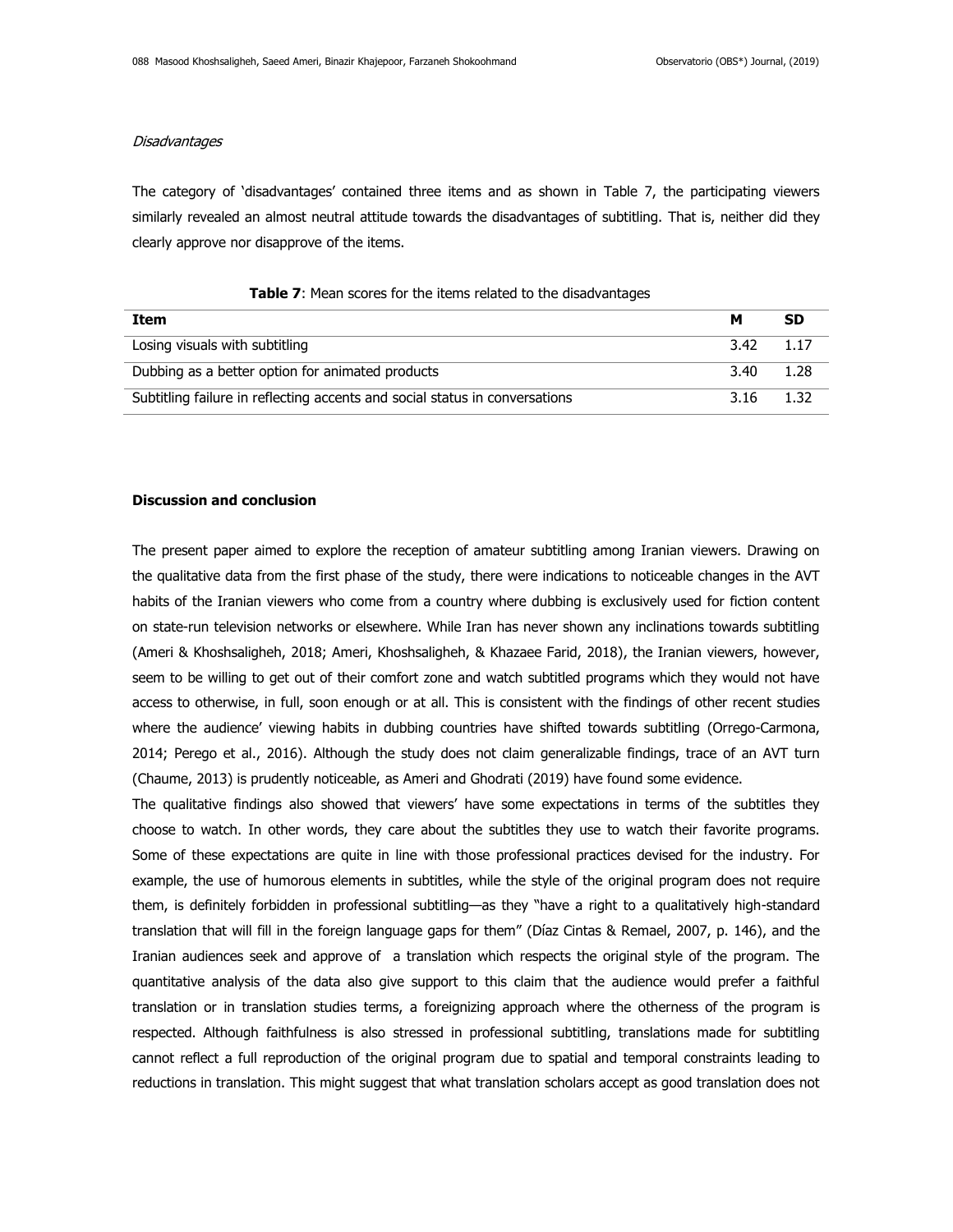necessarily match what the audiences consider good or acceptable (Lång et al., 2013, p. 84). Nevertheless, erroneous subtitles, as Doherty and Kruger (2018) argue, "are likely to lead to increased cognitive load as the viewer must overcome the error in order to comprehend and integrate the presented information" (p. 189). That is the reason why some viewers reported errors and mistakes in Persian fansubbed versions. This should, however, be mentioned that we do not assume that viewers need to know English or the source language of the product to assess the subtitles as they use subtitles because they do not know the source language or have a limited knowledge of it, but some may react to mistranslations or unfaithful translations, as discussed above. Besides these, the respondents also raised their expectations about some subtitling mechanisms. For example, in addition to the appropriate color for displaying subtitles, they also favored two-liners over threeor four-liners and demanded the translation of visually verbal signs. All these have been well-mentioned in professional subtitling guidelines (e.g. Díaz Cintas & Remael, 2007; Karamitroglou, 1998).

The comments made by the viewers about subtitling advantages and disadvantages showed that the former outnumber the latter even though the general attitudes were neutral in the quantitative stage. Persian nonprofessional subtitling, as respondents argued, has given access to a wide variety of foreign content and this has increased the rate of watching foreign content in Iran, which in turn can play a pivotal role in foreign language learning. When it comes to disadvantages, subtitling was considered a cognitively demanding task and at times, but not always, viewers miss some information so they need to replay a scene. At the same time, they believed that subtitling is more enjoyable than dubbing as it maintains the authenticity and the true feel of the original. On another note, recent studies on professional subtitling report that watching subtitling is not necessary cognitively demanding but effective (Perego et al., 2010; Perego et al., 2016; Perego et al., 2015), and subtitles can offer a more immersive experience of the original program (Kruger, Sanfel, Doherty, & Ibrahim, 2016) and can be a beneficial tool for language learning (Ameri & Ghodrati, 2019; McLoughlin & Lertola, 2014). Given the limitations of the present study, it does not afford to challenge these findings from the European context, but the present research from Iran suggests that this modality might be received and processed differently in various situations and experimental research on Persian fansubbing is of necessity.

The second part of the study quantitatively confirmed the generalizability of the categorization achieved through the qualitative data in the first phase. This phase also quantitatively examined the viewers' general perception on the pros and cons of subtitling as well as their expectations in the aforementioned areas. The quantitative analysis in this study can assume significance in that it applies CFA through SEM to confirm the validity of the results, a procedure which, to the best of our knowledge, has been barely used in published literature in AVT studies. What is inferred from the survey findings is that that all items of the survey received positive or neutral attitudes from the participants. The results also revealed that the viewers favored translation wherein the otherness and peculiarity of the foreign content are maintained. To borrow translation studies terms (Venuti, 1998), they are more interested in foreignizing translation. Additionally, the subtitling advantages and especially disadvantages were received neutrally. The neutrality of perception of these items suggested that such statements might vary from a situation to another and might be difficult for the viewers to give a flat answer. This, therefore, highlights the need for experimental studies. Nevertheless, it was unanimously agreed by the participants that subtitling—even in in its non-professional form—has increased the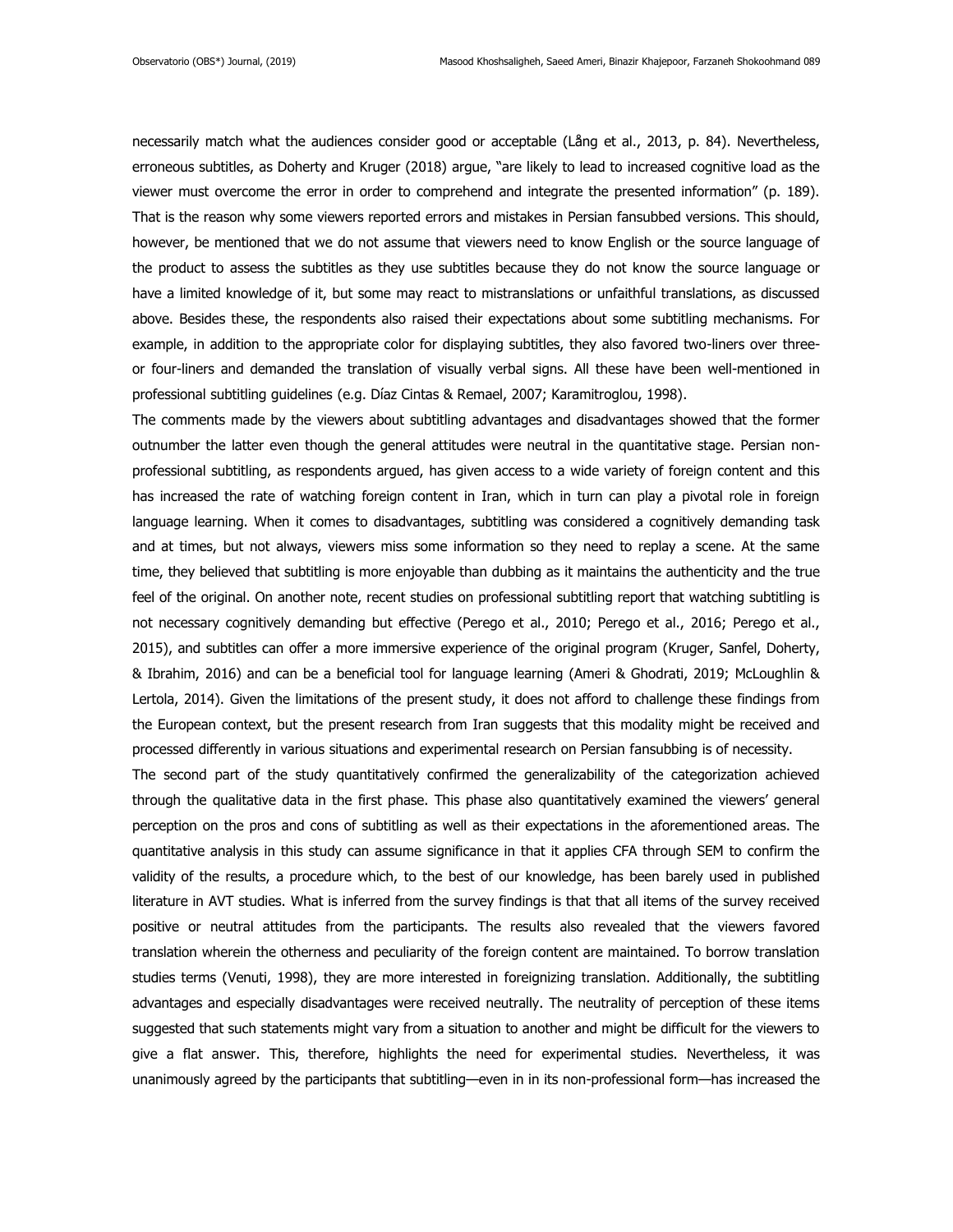rate of foreign film viewing among the Iranian. This is according to the viewers, and there is no official report or any research to substantiate this claim.

An important issue which requires some attention here is that subtitling fictional programs is not a standard practice in Iran; therefore, people have only access to dubbing and amateur subtitling. Given that Iranians are not used to subtitles and, as such, it is almost difficult for them to distinguish between professional and amateur subtitling, it is unlikely that participants can make this difference when they are talking about norms because their context has not allowed them to develop a baseline to assess professional subtitling. Consequently, the nature of this study differs from that of those studies originated from countries where subtitling is a standard practice. This issue, nevertheless, demands more research with an experimental design. Nonetheless, this should be pointed out that some research has shown that viewers used to professional subtitles cannot differentiate between professionals and non-professional ones (see Orrego-Carmona, 2016).

The aim of this study was not to assess the quality of subtitles according to the viewers but to gain insights into how people react to such subtitles and if they have any difficulty with them. The qualitative side of the article mirrored the general opinions of the users concerning subtitling and they mainly indicated to issues which negatively affected their comprehension and natural flow of watching a subtitled program.

The empirical findings of the paper delivered a series of new insights into such non-professional subtitling in Iran and supported the timely necessity of officially establishing subtitling as a supplementary modality alongside dubbing in Iran. Given the limitations of the present study, further research is recommended to benefit from larger and probability samples. In addition, other research designs like experiments (e.g. Abdi & Khoshsaligheh, 2018) or the use of cognitive research tools such as eye trackers (e.g. Zahedi & Khoshsaligheh, forthcoming) could yield valuable and more illuminating findings on Persian amateur subtitling reception and consumption.

#### **Acknowledgement**

This work was supported by Ferdowsi University of Mashhad under Grant 40668.

## **Notes**

1. It should be mentioned that we did not use the phrase 'non-professional subtitling' in the interviews and questionnaires because the adjective 'non-professional' might affect the participating viewers' attitudes. Instead, we employed 'internet subtitling' as a general term.

2.<http://www.ef.com/ir/epi/> (Last accessed 22 February 2019)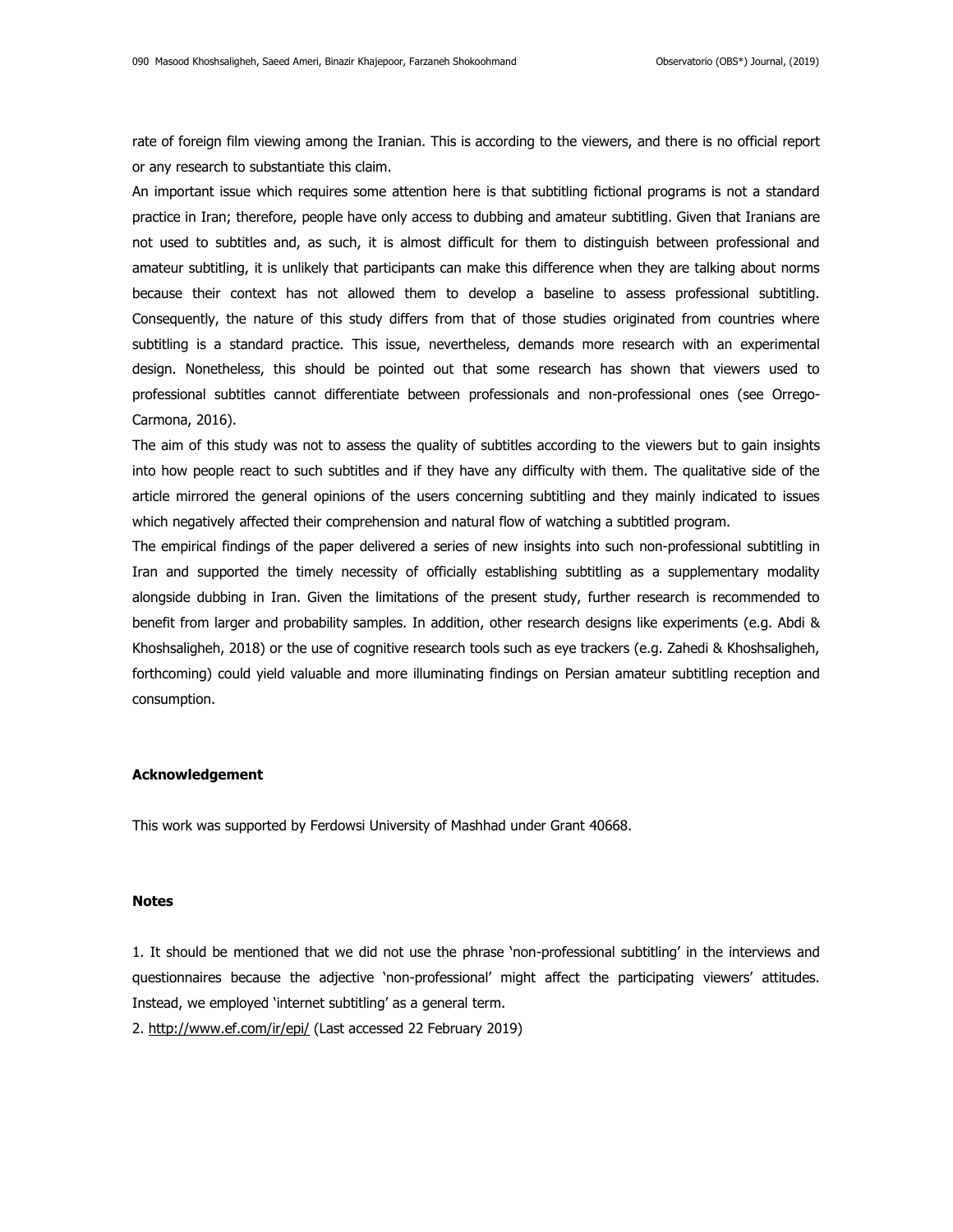### **References**

- Abdi, Z., & Khoshsaligheh, M. (2018). Applying multimodal transcription to Persian subtitling. Studies About Languages, 32, 21-38.
- Alves Veiga, M. J. (2006). Subtitling reading practices. In A. Assis Rosa & T. Seruya (Eds.), Translation studies at the interface of disciplines (pp. 161-168). Amsterdam, The Netherlands: John Benjamins.
- جایگاه محصولات سینمایی خارجی در یادگیری زبان انگلیسی خارج از کلاس درس .(2019) .Ameri, S., & Ghodrati, M. [Watching foreign audiovisual programs and out-of-class language learning]. Journal of Language and Translation Studies, 52(1), 75-105.
- Ameri, S., & Khoshsaligheh, M. (2018). Exploring the attitudes and expectations of Iranian audiences in terms of professional dubbing into persian. Hermes, 57, 175-193.
- Ameri, S., & Khoshsaligheh, M. (forthcoming). Iranian non-professional subtitling apparatus: A qualitative investigation. Mutatis Mutandis: Revista Latinoamericana de Traducción, 12(2).
- Ameri, S., Khoshsaligheh, M., & Khazaee Farid, A. (2018). The reception of Persian dubbing: A survey on preferences and perception of quality standards in Iran. Perspectives: Studies in Translation Theory and Practice, 26(3), 435-451. doi:10.1080/0907676X.2017.1359323
- Antonini, R., & Bucaria, C. (Eds.). (2015). Non-professional interpreting and translation in the media. Wien, Austria: Peter Lang.
- Antonini, R., Cirillo, L., Rossato, L., & Torresi, I. (2017a). Introducing NPIT studies. In R. Antonini, L. Cirillo, L. Rossato, & I. Torresi (Eds.), Non-professional interpreting and translation: State of the art and future of an emerging field of research (pp.  $2 - 26$ ). Amsterdam, Netherlands: John Benjamins.
- Antonini, R., Cirillo, L., Rossato, L., & Torresi, I. (Eds.). (2017b). Non-professional Interpreting and Translation: State of the art and future of an emerging field of research. Amsterdam, Netherlands: John Benjamins.
- Braun, V., & Clarke, V. (2006). Using thematic analysis in psychology. *Qualitative Research in Psychology,* 3(2), 77-101. doi:10.1191/1478088706qp063oa
- Bucaria, C. (2005). The perception of humour in dubbing vs. subtitling: The case of Six Feet Under. ESP Across Cultures, 2, 34-46.
- Caffrey, C. (2009). Relevant abuse? Investigating the effects of an abusive subtitling procedure on the perception of TV anime using eye tracker and questionnaire. (Unpublished doctoral dissertation), Dublin City University, Dublin, Ireland.
- Chaume, F. (2013). The turn of audiovisual translation: New audiences and new technologies. Translation Spaces, 2(1), 105-123. doi:10.1075/ts.2.06cha
- Di Giovanni, E. (2012). Italians and television: A comparative study of the reception of subtitling and voiceover. In S. Bruti & E. Di Giovanni (Eds.), Audiovisual translation across Europe: An ever-changing landscape (pp. 171-190). Bern, Switzerland: Peter Lang.
- Di Giovanni, E. (2016). Reception studies in audiovisual translation research: The case of subtitling at film festivals.  $trans-kom, \mathcal{A}1$ , 58-78.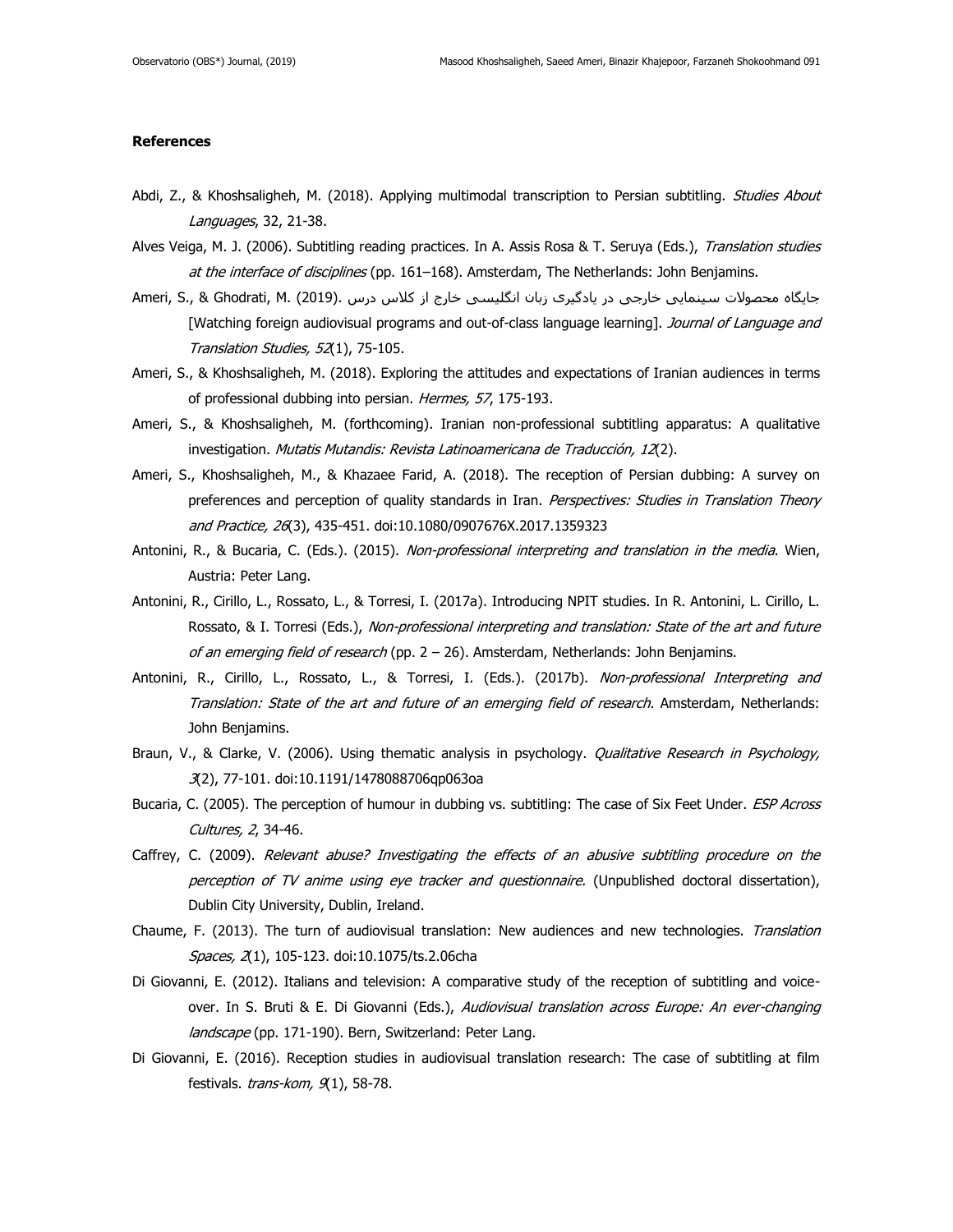- Di Giovanni, E. (2018). The reception of professional and non professional subtitles: Agency, awareness and change. Cultus Journal, 11, 18-37.
- Diaz-Cintas, J. (2015). Technological strides in subtitling. In C. Sin-wai (Ed.), The routledge encyclopedia of translation technology (pp. 632-643). Abingdon, England: Routledge.
- Díaz Cintas, J., & Remael, A. (2007). Audiovisual translation: Subtitling. Abingdon, England: Routledge.
- Doherty, S., & Kruger, J.-L. (2018). Assessing quality in humanand machine-generated subtitles and captions. In J. Moorkens, S. Castilho, F. Gaspari, & S. Doherty (Eds.), Translation quality assessment: From principles to practice (pp. 179-197). London: Springer.
- Dörnyei, Z. (2007). Research methods in applied linguistics. Oxford, England: Oxford University Press.
- Dörnyei, Z., & Taguchi, T. (2010). Questionnaires in second language research construction, administration, and processing (2nd ed.). Abingdon, England: Routledge.
- انگیزهها و دلایل طرفدارزیرنویسی فیلمها و سریالهای کرهای .(2018) . (2018) .Fazeli Haghpanah, E., & Khoshsaligheh, M [Fansubbers' motivations and reasons for subtitling Korean films and TV series]. . Language and Translation Studies, 51(3), 1-18.
- Fuentes Luque, A. (2003). An empirical approach to the reception of AV translated humour: A case study of the Marx Brothers' `Duck Soup'. The Translator, 9(2), 293-306. doi:10.1080/13556509.2003.10799158
- Gambier, Y. (2013). The Position of Audiovisual Translation Studies. In C. Millán & F. Bartrina (Eds.), The Routledge handbook of translation studies (pp. 45-59). Abingdon, England: Routledge.
- Gambier, Y. (2018). Translation studies, audiovisual translation and reception. In E. D. Giovanni & Y. Gambier (Eds.), Reception studies and audiovisual translation (pp. 43-66). Amsterdam: John Benjamins.
- Gambier, Y., Caimi, A., & Mariotti, C. (Eds.). (2015). Subtitles and language learning: Principles, strategies and practical experiences. Bern, Switzerland: Peter Lang.
- Hall, E. (1976). Beyond culture. Garden City, NY Anchor.
- Hall, E., & Hall, M. R. (1990). *Understanding cultural differences: German, French and Americans*. Yarmouth, ME: Intercultural.
- Ivarsson, J., & Carroll, M. (1998). Subtitling. Simrishamn, Sweden: TransEdit.
- Kaplan, D. (2009). Structural equation modeling: Foundations and extensions. Thousand Oaks, CA: Sage.
- Karamitroglou, F. (1998). A proposed set of subtitling standards in Europe. Translation Journal, 2(2).
- Khoshsaligheh, M., & Ameri, S. (2016). Ideological considerations and practice in official dubbing in Iran. Altre modernità, 15(Special Issue), 232-250. doi:10.13130/2035-7680/6864
- Khoshsaligheh, M., & Ameri, S. (2017a). Didactics of audiovisual translation in Iran so far: Prospects and solutions. Paper presented at the National Conference on Interdisciplinary Approaches to Translation Education, Tehran, Iran.
- عاملیت مترجم و ویژگیهای ترجمه غیرحرفهای بازیهای ویدئویی .(Khoshsaligheh, M., & Ameri, S. (2017b )دزد یک فرجام :4 آنچارتد موردپژوهی] )Translator's agency and features of non-professional translation of video games (A case study of Uncharted 4: A Thief's End)]. Language Related Research, 8(5), 181-204.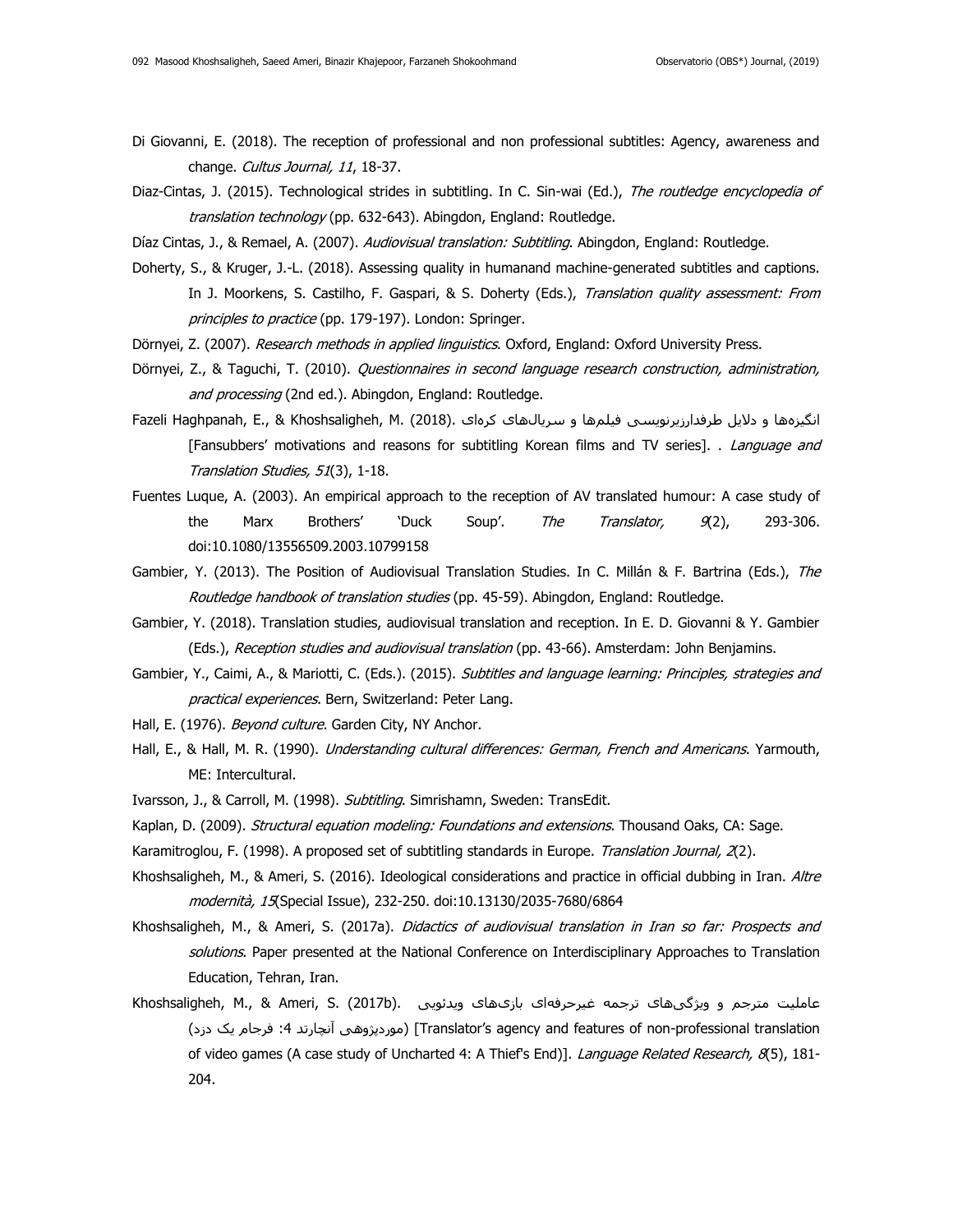- Khoshsaligheh, M., Ameri, S., & Mehdizadkhani, M. (2018). A socio-cultural study of taboo rendition in Persian fansubbing: An issue of resistance. *Language and Intercultural Communication, 18*(6), 663-680. doi:10.1080/14708477.2017.1377211
- Khoshsaligheh, M., & Fazeli Haghpanah, E. (2016). در ایران در ایران درنویس غیرحرفهای در ایران (The process and features of fansubtitling in Iran]. Language and Translation Studies, 49(2), 67-95.
- Krejtz, I., Szarkowska, A., & Krejtz, K. (2013). The effects of shot changes on eye movements in subtitling. Journal of Eye Movement Research, 6(5), 1-12. doi:10.16910/jemr.6.5.3
- Kruger, J.-L., Sanfel, M. T. S., Doherty, S., & Ibrahim, R. (2016). Towards a cognitive audiovisual translatology: Subtitles and embodied cognition. In R. M. Martín (Ed.), Reembedding translation process research (pp. 171-193). Amsterdam, Netherlands: John Benjamins
- Künzli, A., & Ehrensberger-Dow, M. (2011). Innovative subtitling: A reception study. In C. Alvstad, A. Hild, & E. Tiselius (Eds.), Methods and strategies of process research: Integrative approaches in translation studies (pp. 187-200). Amsterdam, Netherlands: John Benjamins.
- Lång, J., Mäkisalo, J., Gowases, T., & Pietinen, S. (2013). Using eye tracking to study the effect of badly synchronized subtitles on the gaze paths of television viewers. New Voices in Translation Studies, 10, 72-86.
- McLoughlin, L. I., & Lertola, J. (2014). Audiovisual translation in second language acquisition. Integrating subtitling in the foreign-language curriculum. The Interpreter and Translator Trainer,  $8(1)$ , 70-83. doi:10.1080/1750399X.2014.908558
- Orrego-Carmona, D. (2014). Subtitling, video consumption and viewers: The impact of the young audience. Translation Spaces, 3, 51-70. doi:10.1075/ts.3.03orr
- Orrego-Carmona, D. (2016). A reception study on non-professional subtitling: Do audiences notice any difference? Across Languages and Cultures, 17(2), 163-181. doi:10.1556/084.2016.17.2.2
- Orrego-Carmona, D., & Richter, S. (2018). Tracking the distribution of non-professional subtitles to study new audiences. Observatorio, 12(4), 64-68.
- Perego, E., Del Missier, F., Porta, M., & Mosconi, M. (2010). The cognitive effectiveness of subtitle processing. Media Psychology, 13(3), 243-272. doi:10.1080/15213269.2010.502873
- Perego, E., Laskowska, M., Matamala, A., Remael, A., Robert, I. S., Szarkowska, A., . . . Bottiroli, S. (2016). Is subtitling equally effective everywhere? A first cross-national study on the reception of interlingually subtitled messages. Across Languages and Cultures, 16(2), 205-229. doi:10.1556/084.2016.17.2.4
- Perego, E., Missier, F. D., & Bottiroli, S. (2015). Dubbing versus subtitling in young and older adults: Cognitive and evaluative aspects. *Perspectives: Studies in Translatology, 23*(1), 1-21. doi:10.1080/0907676X.2014.912343
- Pérez-González, L., & Susam-Saraeva, Ş. (2012). Non-professionals translating and interpreting: Participatory and engaged perspectives. The Translator, 18(2), 149-165. doi:10.1080/13556509.2012.10799506
- Schreiber, J. B., Nora, A., Stage, F. K., Barlow, E. A., & King, J. (2006). Reporting structural equation modeling and confirmatory factor analysis results: A review. The Journal of Educational Research, 99(6), 323-338. doi:10.3200/JOER.99.6.323-338